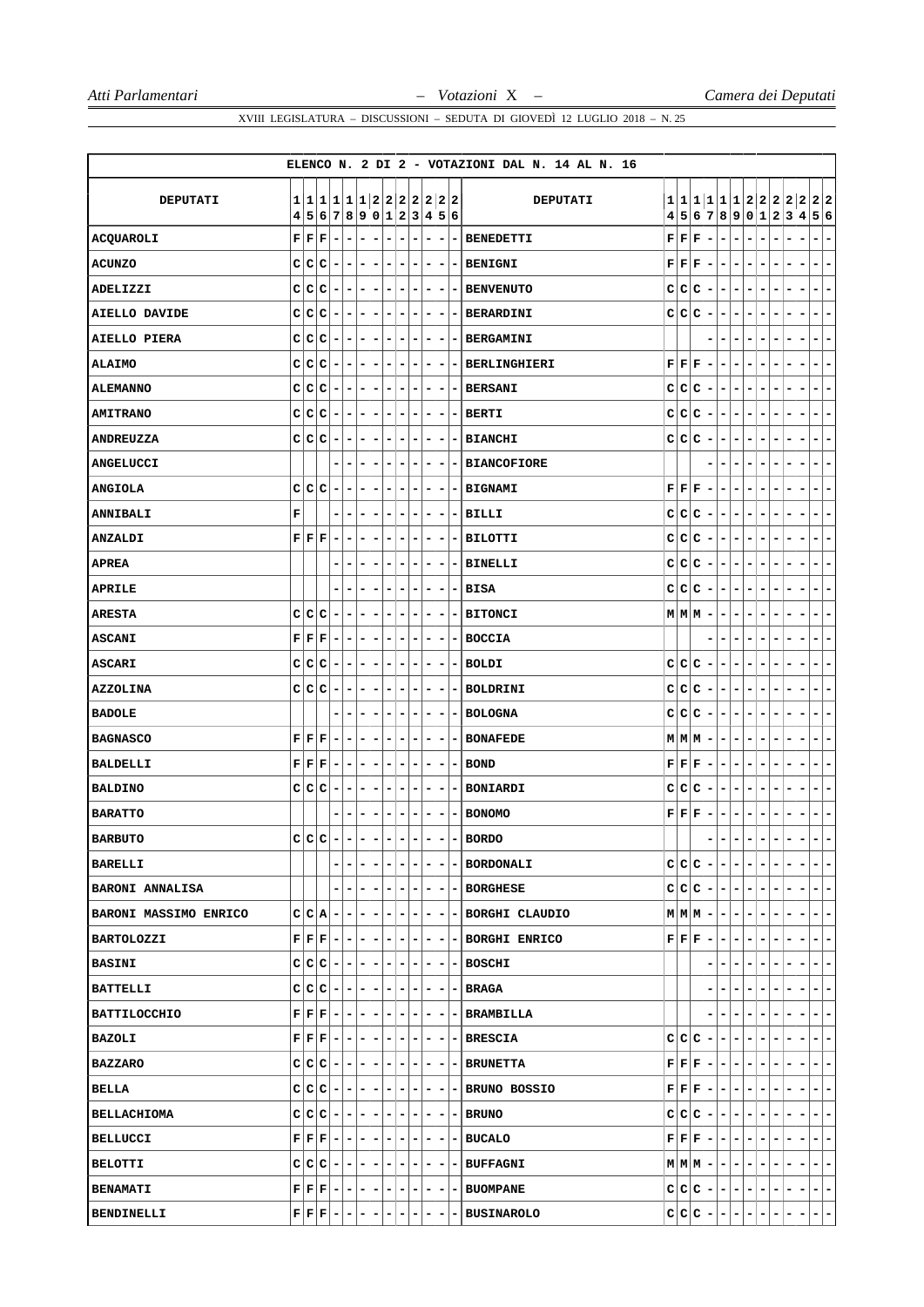|                   |                        |   |                                                                                                        |                          |                          |   |                              |                          |                          |                              |                          |                              |                              |                          | ELENCO N. 2 DI 2 - VOTAZIONI DAL N. 14 AL N. 16                                      |   |                                           |                                                                                                                                                                                                                                                                                                                                                                                                                        |                          |                          |                              |                          |                                   |                          |                          |                                     |  |
|-------------------|------------------------|---|--------------------------------------------------------------------------------------------------------|--------------------------|--------------------------|---|------------------------------|--------------------------|--------------------------|------------------------------|--------------------------|------------------------------|------------------------------|--------------------------|--------------------------------------------------------------------------------------|---|-------------------------------------------|------------------------------------------------------------------------------------------------------------------------------------------------------------------------------------------------------------------------------------------------------------------------------------------------------------------------------------------------------------------------------------------------------------------------|--------------------------|--------------------------|------------------------------|--------------------------|-----------------------------------|--------------------------|--------------------------|-------------------------------------|--|
| DEPUTATI          |                        |   | 1 1 1 1 1 1 2 2 2 2 2 2 2                                                                              |                          |                          |   |                              |                          |                          |                              |                          |                              |                              |                          | <b>DEPUTATI</b>                                                                      |   |                                           |                                                                                                                                                                                                                                                                                                                                                                                                                        |                          |                          |                              |                          |                                   |                          |                          | 1 1 1 1 1 1 2 2 2 2 2 2 2           |  |
|                   |                        |   | 4 5 6 7 8 9 0 1 2 3 4 5 6                                                                              |                          |                          |   |                              |                          |                          |                              |                          |                              |                              |                          |                                                                                      | 4 |                                           |                                                                                                                                                                                                                                                                                                                                                                                                                        |                          |                          |                              |                          |                                   |                          |                          | 5 6 7 8 9 0 1 2 3 4 5 6             |  |
| <b>BUTTI</b>      |                        |   |                                                                                                        |                          | $\blacksquare$           | - | $\overline{\phantom{a}}$     | $\overline{\phantom{a}}$ | $\overline{\phantom{a}}$ | -                            | $\overline{\phantom{a}}$ |                              | $\overline{a}$               |                          | CATTOI VANESSA                                                                       | c | c c                                       |                                                                                                                                                                                                                                                                                                                                                                                                                        | $\overline{\phantom{a}}$ | ۰                        | $\overline{\phantom{a}}$     | $\overline{\phantom{a}}$ | -<br>-                            |                          | -                        | -                                   |  |
| <b>CABRAS</b>     | c c                    |   | c                                                                                                      |                          |                          | - |                              | $\overline{\phantom{a}}$ |                          |                              |                          | -                            | -                            |                          | CAVANDOLI                                                                            |   | C C C                                     |                                                                                                                                                                                                                                                                                                                                                                                                                        | $\overline{\phantom{a}}$ | ۰                        | $\overline{\phantom{a}}$     | $\overline{\phantom{a}}$ |                                   |                          |                          | -                                   |  |
| CADEDDU           | c c                    |   | c                                                                                                      | $\overline{\phantom{a}}$ | $\blacksquare$           | - | $\overline{\phantom{a}}$     | $\overline{\phantom{a}}$ | -                        | $\overline{\phantom{0}}$     |                          | $\qquad \qquad \blacksquare$ | $\overline{\phantom{a}}$     | $\blacksquare$           | <b>CECCANTI</b>                                                                      |   | ${\bf F} \,   \, {\bf F} \,   \, {\bf F}$ |                                                                                                                                                                                                                                                                                                                                                                                                                        | $\overline{\phantom{a}}$ | $\blacksquare$           | $\overline{\phantom{a}}$     | $\overline{\phantom{a}}$ | -<br>-                            | $\overline{a}$           |                          | -                                   |  |
| <b>CAFFARATTO</b> | c                      | c | c                                                                                                      |                          | $\overline{\phantom{a}}$ | ۰ | $\overline{\phantom{a}}$     | $\overline{\phantom{a}}$ | $\overline{\phantom{a}}$ | $\qquad \qquad \blacksquare$ |                          | $\qquad \qquad -$            | $\overline{\phantom{a}}$     | ۰.                       | <b>CECCHETTI</b>                                                                     |   | c c c                                     |                                                                                                                                                                                                                                                                                                                                                                                                                        | $\blacksquare$           | -                        | $\qquad \qquad \blacksquare$ | $\overline{\phantom{a}}$ | -<br>-                            | -                        | -                        | -                                   |  |
| <b>CAIATA</b>     |                        |   | $M$ $M$ $M$ $-$                                                                                        |                          | $\overline{\phantom{a}}$ | - | ۰                            | $\overline{\phantom{a}}$ | -                        | ۰                            |                          | -                            | -                            | ۰                        | <b>CECCONI</b>                                                                       |   |                                           |                                                                                                                                                                                                                                                                                                                                                                                                                        |                          |                          |                              | -                        |                                   |                          |                          | -                                   |  |
| CALABRIA          | ${\bf F} \mid {\bf F}$ |   |                                                                                                        |                          | $\overline{\phantom{a}}$ | - | $\overline{\phantom{a}}$     |                          | -                        | -                            |                          | $\qquad \qquad -$            | $\overline{a}$               | -                        | <b>CENNI</b>                                                                         |   | ${\bf F} \,   \, {\bf F} \,   \, {\bf F}$ |                                                                                                                                                                                                                                                                                                                                                                                                                        | $\overline{\phantom{a}}$ | $\overline{\phantom{a}}$ | ۰                            | $\overline{\phantom{a}}$ |                                   |                          |                          | -                                   |  |
| <b>CAMPANA</b>    |                        |   |                                                                                                        |                          |                          | - | ۰                            | ۰                        | -                        | ۰                            | -                        |                              | -                            |                          | <b>CENTEMERO</b>                                                                     | c | c c                                       |                                                                                                                                                                                                                                                                                                                                                                                                                        | ۰                        | ۰                        | ۰                            | ۰                        | -                                 | -                        | -                        | -                                   |  |
| <b>CANCELLERI</b> | C C                    |   | $\mathbf C$                                                                                            |                          | ۰                        | - | ٠                            | ۰                        | -                        | ۰                            |                          | ۰                            | ۰                            |                          | <b>CESTARI</b>                                                                       |   | c c c                                     |                                                                                                                                                                                                                                                                                                                                                                                                                        | $\overline{\phantom{a}}$ | ۰                        | ۰                            | -                        | -<br>۰                            | -                        |                          | ۳                                   |  |
| <b>CANNATELLI</b> |                        |   | ${\bf F} \, \, {\bf F} \, \, {\bf F}$                                                                  |                          | $\overline{\phantom{a}}$ | - | $\qquad \qquad \blacksquare$ | $\overline{\phantom{a}}$ | -                        |                              | $\overline{a}$           |                              | -                            |                          | CHIAZZESE                                                                            |   |                                           |                                                                                                                                                                                                                                                                                                                                                                                                                        |                          |                          |                              | $\overline{\phantom{a}}$ |                                   |                          |                          | -                                   |  |
| CANNIZZARO        |                        |   |                                                                                                        |                          |                          | - | ۰                            | -                        | -                        | ۰                            |                          | -                            | -                            |                          | <b>CIABURRO</b>                                                                      |   | ${\bf F} \,   \, {\bf F} \,   \, {\bf F}$ |                                                                                                                                                                                                                                                                                                                                                                                                                        | $\overline{\phantom{a}}$ | ۰                        | ۰                            | $\overline{\phantom{a}}$ | -<br>-                            | -                        | -                        | -                                   |  |
| CANTALAMESSA      |                        |   | C C C                                                                                                  |                          | ۰                        | - | ۰                            | ۰                        | -                        | ۰                            | -                        |                              | ۰                            | -                        | CIAMPI                                                                               |   |                                           |                                                                                                                                                                                                                                                                                                                                                                                                                        |                          | ۰                        | ۰                            | -                        |                                   |                          |                          |                                     |  |
| CANTINI           |                        |   |                                                                                                        |                          |                          |   |                              |                          |                          |                              | -                        |                              | -                            |                          | CILLIS                                                                               |   | C C C                                     |                                                                                                                                                                                                                                                                                                                                                                                                                        | $\overline{\phantom{a}}$ | -                        | ۰                            |                          |                                   |                          |                          |                                     |  |
| CANTONE CARLA     |                        |   | ${\bf F} \,   \, {\bf F} \,   \, {\bf F} \,  $                                                         | $\overline{\phantom{a}}$ | $\overline{\phantom{a}}$ | ۰ | ۰                            | $\overline{\phantom{a}}$ | ۰                        | ۰                            |                          | ۰                            | -                            | Ξ.                       | <b>CIMINO</b>                                                                        |   | C C C                                     |                                                                                                                                                                                                                                                                                                                                                                                                                        | $\overline{\phantom{a}}$ | $\overline{\phantom{0}}$ | ۰                            | ۰                        | -<br>۰                            | -                        | -                        | -<br>-                              |  |
| CANTONE LUCIANO   |                        |   | C C C                                                                                                  | $\overline{\phantom{a}}$ | $\overline{\phantom{a}}$ | ۰ | ۰                            | $\overline{\phantom{a}}$ | -                        | ۰                            |                          | -                            | -                            | -                        | CIPRINI                                                                              |   | C C C                                     |                                                                                                                                                                                                                                                                                                                                                                                                                        | $\overline{\phantom{a}}$ | $\overline{\phantom{a}}$ | ۰                            | ۰                        | ۰<br>۰                            | -                        | -                        | -                                   |  |
| CAON              |                        |   |                                                                                                        |                          |                          |   | ۰                            | -                        |                          |                              | -                        |                              |                              |                          | CIRIELLI                                                                             |   |                                           | $M$ $M$ $M$ $-$                                                                                                                                                                                                                                                                                                                                                                                                        |                          | ۰                        | ۰                            | -                        |                                   |                          |                          |                                     |  |
| <b>CAPARVI</b>    | C C                    |   | $ C -$                                                                                                 |                          | $\blacksquare$           | ۰ | $\overline{\phantom{a}}$     | $\overline{\phantom{a}}$ | $\overline{a}$           | ۰                            |                          | ۰                            | -                            | ۰                        | COIN                                                                                 |   | c c c                                     |                                                                                                                                                                                                                                                                                                                                                                                                                        | $\overline{\phantom{a}}$ | $\vert$                  | $\overline{\phantom{a}}$     | ۰                        | -<br>۰                            | -                        | -                        | -<br>۰                              |  |
| <b>CAPITANIO</b>  | C C                    |   | c                                                                                                      | $\overline{\phantom{a}}$ | ۰                        | ۰ | ۰                            | -                        | -                        | ۰                            | ۰                        |                              | ۰                            | ۰                        | COLANINNO                                                                            |   | F F F                                     |                                                                                                                                                                                                                                                                                                                                                                                                                        | $\overline{\phantom{a}}$ | $\overline{\phantom{a}}$ | ۰                            | ۰                        | -<br>۰                            | -                        | -                        | ۳                                   |  |
| CAPPELLACCI       |                        |   | ${\bf F}$ $\bf F$ $\bf F$                                                                              | $\overline{\phantom{a}}$ | ۰                        | - | ۰                            | -                        | -                        | ۰                            |                          | -                            | ۰                            |                          | COLLA                                                                                |   | C C C                                     |                                                                                                                                                                                                                                                                                                                                                                                                                        | $\overline{\phantom{a}}$ | ۰                        | ۰                            | -                        |                                   |                          |                          |                                     |  |
| CAPPELLANI        | C C                    |   | $C$ -                                                                                                  |                          | $\overline{\phantom{a}}$ | ۰ | ۰                            | $\overline{\phantom{a}}$ | ۰                        | ۰                            |                          | -                            | $\overline{\phantom{a}}$     | ۰                        | COLLETTI                                                                             |   | c∣c                                       |                                                                                                                                                                                                                                                                                                                                                                                                                        | -                        | ۰                        | $\overline{\phantom{a}}$     | ۰                        | -<br>۰                            |                          |                          | -                                   |  |
| <b>CARABETTA</b>  | C                      | c | c                                                                                                      | $\overline{\phantom{a}}$ | $\overline{\phantom{a}}$ | ۰ | $\overline{\phantom{a}}$     | $\overline{\phantom{a}}$ | $\overline{\phantom{a}}$ | $\qquad \qquad \blacksquare$ |                          | $\qquad \qquad \blacksquare$ | ۰                            | ۰                        | COLMELLERE                                                                           | c | c c                                       |                                                                                                                                                                                                                                                                                                                                                                                                                        | ٠                        | ۰                        | $\overline{\phantom{a}}$     | -                        | -                                 |                          | -                        | -                                   |  |
| <b>CARBONARO</b>  | C C                    |   | C                                                                                                      |                          | $\overline{\phantom{a}}$ | - | ۰                            | ۰                        | -                        | ۰                            | -                        |                              | -                            |                          | COLUCCI                                                                              |   |                                           | $M M M $ –                                                                                                                                                                                                                                                                                                                                                                                                             |                          | ٠                        | ۰                            | ۰                        |                                   |                          |                          |                                     |  |
| CARDINALE         |                        |   |                                                                                                        |                          |                          | - | -                            | $\overline{\phantom{a}}$ | -                        | -                            | $\overline{\phantom{a}}$ |                              | $\qquad \qquad \blacksquare$ | -                        | COMAROLI                                                                             |   | C C C                                     |                                                                                                                                                                                                                                                                                                                                                                                                                        | $\overline{ }$           | $ -$                     |                              | $\overline{\phantom{a}}$ | -                                 |                          |                          | -                                   |  |
| CARE '            |                        |   | ${\bf F} \, \, {\bf F} \, \, {\bf F}$                                                                  | $\overline{\phantom{a}}$ | $\overline{\phantom{a}}$ | ۰ | $\qquad \qquad \blacksquare$ | -                        | -                        | ۰                            |                          | $\qquad \qquad -$            | ۰                            | ۰.                       | COMENCINI                                                                            | c | c c                                       |                                                                                                                                                                                                                                                                                                                                                                                                                        | $\blacksquare$           | ۰                        | $\overline{\phantom{a}}$     | $\overline{\phantom{a}}$ | -                                 |                          |                          | -                                   |  |
| CARELLI           |                        |   |                                                                                                        |                          | $\overline{\phantom{a}}$ |   |                              |                          |                          |                              | -                        |                              | $\overline{\phantom{a}}$     | ۰.                       | COMINARDI                                                                            |   | $M$ $M$ $M$                               |                                                                                                                                                                                                                                                                                                                                                                                                                        | -                        | -                        | ۰                            | ۰                        |                                   |                          |                          | -                                   |  |
| <b>CARETTA</b>    |                        |   | ${\bf F} \,   \, {\bf F} \,   \, {\bf F} \,   = 1$                                                     |                          | $\overline{\phantom{a}}$ | - | $\overline{\phantom{a}}$     | $\overline{\phantom{a}}$ | $\overline{\phantom{a}}$ | $\overline{\phantom{a}}$     |                          | $\overline{\phantom{a}}$     | $\overline{\phantom{a}}$     |                          | $-$ CONTE                                                                            |   |                                           |                                                                                                                                                                                                                                                                                                                                                                                                                        |                          | $\overline{\phantom{a}}$ | $\overline{\phantom{a}}$     | $\overline{\phantom{a}}$ | $\qquad \qquad \blacksquare$<br>- | $\overline{\phantom{a}}$ | -                        | $\overline{\phantom{a}}$<br>Ξ.      |  |
| CARFAGNA          |                        |   | $\mathbf{F} \left  \mathbf{F} \left  \mathbf{M} \right  - \left  - \right  - \left  - \right  \right $ |                          |                          |   |                              |                          | $- - - $                 |                              |                          | $-1$                         | $\epsilon = \frac{1}{2}$     | $\overline{\phantom{a}}$ | <b>CORDA</b>                                                                         |   |                                           | $C C C - - - $                                                                                                                                                                                                                                                                                                                                                                                                         |                          |                          |                              | $ -$                     |                                   |                          |                          | $\overline{\phantom{0}}$            |  |
| CARINELLI         |                        |   |                                                                                                        |                          |                          |   |                              |                          |                          |                              |                          |                              |                              |                          | $ M M  -   -   -   -   -   -   -   -   -  $ CORNELI                                  |   |                                           | $c c c $ - $\left  - \right $ - $\left  - \right $ - $\left  - \right $                                                                                                                                                                                                                                                                                                                                                |                          |                          |                              |                          |                                   | $\overline{\phantom{a}}$ |                          | $\left( -\right)$<br>$\blacksquare$ |  |
| <b>CARNEVALI</b>  |                        |   |                                                                                                        |                          |                          |   |                              |                          |                          |                              |                          |                              |                              |                          | ${\bf F}  {\bf F}  {\bf F}  $ - $ - $ - $ - $ - $ - $ - $ - $ - $ $ - $ $ CORTELAZZO |   |                                           | $\mathbf{F} \left  \mathbf{F} \right  \mathbf{F} \left  - \left  - \left  - \right  - \left  - \right  - \right  \right $                                                                                                                                                                                                                                                                                              |                          |                          |                              |                          |                                   | $\overline{a}$           |                          | $ - -$                              |  |
| CARRARA           |                        |   |                                                                                                        |                          |                          |   |                              |                          |                          |                              |                          |                              |                              |                          | ${\bf F}  {\bf F}  {\bf F}   -   -   -   -   -   -   -   -   -  $ COSTA              |   |                                           | ${\bf F} \,   \, {\bf F} \,   \, {\bf F} \,   -   -   -   -   -   -  $                                                                                                                                                                                                                                                                                                                                                 |                          |                          |                              |                          |                                   | $-1$                     |                          | $\overline{ }$<br>$\blacksquare$    |  |
| CASA              |                        |   |                                                                                                        |                          |                          |   |                              |                          |                          |                              |                          |                              |                              |                          | C C C - - - - - - - - - - COSTANZO                                                   |   |                                           |                                                                                                                                                                                                                                                                                                                                                                                                                        |                          |                          |                              |                          |                                   | $\blacksquare$           |                          | $-1-$                               |  |
| CASCIELLO         |                        |   |                                                                                                        |                          |                          |   |                              |                          |                          |                              |                          |                              |                              |                          | ${\bf F}  {\bf F}  {\bf F}   -   -   -   -   -   -   -   -   -  $ COVOLO             |   |                                           | $C C C - - - - - $                                                                                                                                                                                                                                                                                                                                                                                                     |                          |                          |                              |                          |                                   |                          |                          | $ - -$                              |  |
| <b>CASINO</b>     |                        |   |                                                                                                        |                          |                          |   |                              |                          |                          |                              |                          |                              |                              |                          | $- - - - - - - CRIPPA ANDREA$                                                        |   |                                           | $C C C - - - - - $                                                                                                                                                                                                                                                                                                                                                                                                     |                          |                          |                              |                          |                                   |                          |                          | $- - - - $                          |  |
| CASO              |                        |   |                                                                                                        |                          |                          |   |                              |                          |                          |                              |                          |                              |                              |                          | C C C - - - - - - - - - - CRIPPA DAVIDE                                              |   |                                           | $\mathtt{C} \mathtt{C} \mathtt{C} $ – $ - - - - - $                                                                                                                                                                                                                                                                                                                                                                    |                          |                          |                              |                          |                                   | $-1$                     | $\overline{\phantom{a}}$ | $-1-$                               |  |
| CASSESE           |                        |   | $C C C - - - - - - $                                                                                   |                          |                          |   |                              |                          |                          |                              |                          |                              |                              |                          | $- - $ - $ $ CRISTINA                                                                |   |                                           | $\mathbf{F}\left \left \mathbf{F}\right \left \mathbf{F}\right \right -\left \left - \left - \left - \left - \right - \right - \right -\right $                                                                                                                                                                                                                                                                        |                          |                          |                              |                          |                                   | $-1$                     |                          | $-1-$                               |  |
| CASSINELLI        |                        |   |                                                                                                        |                          | $\overline{\phantom{0}}$ |   |                              |                          |                          |                              |                          |                              |                              |                          | - - - - - - - - CRITELLI                                                             |   |                                           | $\mathbf{F} \mathbf{F} \mathbf{F} \mathbf{F} \mathbf{F} \mathbf{F} \mathbf{F} \mathbf{F} \mathbf{F} \mathbf{F} \mathbf{F} \mathbf{F} \mathbf{F} \mathbf{F} \mathbf{F} \mathbf{F} \mathbf{F} \mathbf{F} \mathbf{F} \mathbf{F} \mathbf{F} \mathbf{F} \mathbf{F} \mathbf{F} \mathbf{F} \mathbf{F} \mathbf{F} \mathbf{F} \mathbf{F} \mathbf{F} \mathbf{F} \mathbf{F} \mathbf{F} \mathbf{F} \mathbf{F} \mathbf{F} \mathbf{$ |                          |                          |                              |                          |                                   | $-1$                     | н.                       | $ - -$                              |  |
| CASTELLI          |                        |   | $M M M - - - - - - - $                                                                                 |                          |                          |   |                              |                          |                          |                              |                          |                              |                              |                          | $- - - CROSETTO$                                                                     |   |                                           |                                                                                                                                                                                                                                                                                                                                                                                                                        |                          |                          | -------                      |                          | $\overline{\phantom{a}}$          | $\overline{\phantom{0}}$ | $\overline{\phantom{a}}$ | l-<br>÷.                            |  |
| CASTIELLO         |                        |   |                                                                                                        |                          |                          |   |                              |                          |                          |                              |                          |                              |                              |                          | M M M - - - - - - - - - CUBEDDU                                                      |   |                                           | $c c c - - - - -$                                                                                                                                                                                                                                                                                                                                                                                                      |                          |                          |                              |                          |                                   | $-1$                     |                          | $-1-$                               |  |
| CATALDI           |                        |   |                                                                                                        |                          |                          |   |                              |                          |                          |                              |                          |                              |                              |                          | $C C C - - - - - - - - - CUNIAL $                                                    |   |                                           |                                                                                                                                                                                                                                                                                                                                                                                                                        |                          |                          |                              |                          |                                   |                          | $C C C - - - - - - - $   | $ - -$                              |  |
| <b>CATTANEO</b>   |                        |   |                                                                                                        |                          |                          |   |                              |                          |                          |                              |                          |                              |                              |                          | $F F F - - - - - - - - - $ CURRO'                                                    |   |                                           |                                                                                                                                                                                                                                                                                                                                                                                                                        |                          |                          |                              |                          |                                   |                          |                          | $c c c - - - - - - - -$             |  |
| CATTOI MAURIZIO   |                        |   | $c c c - - - - - $                                                                                     |                          |                          |   |                              |                          |                          |                              |                          |                              |                              |                          | <b>DADONE</b>                                                                        |   |                                           | $M M M $ - - - - - -                                                                                                                                                                                                                                                                                                                                                                                                   |                          |                          |                              |                          | $ - $                             | $\blacksquare$           |                          |                                     |  |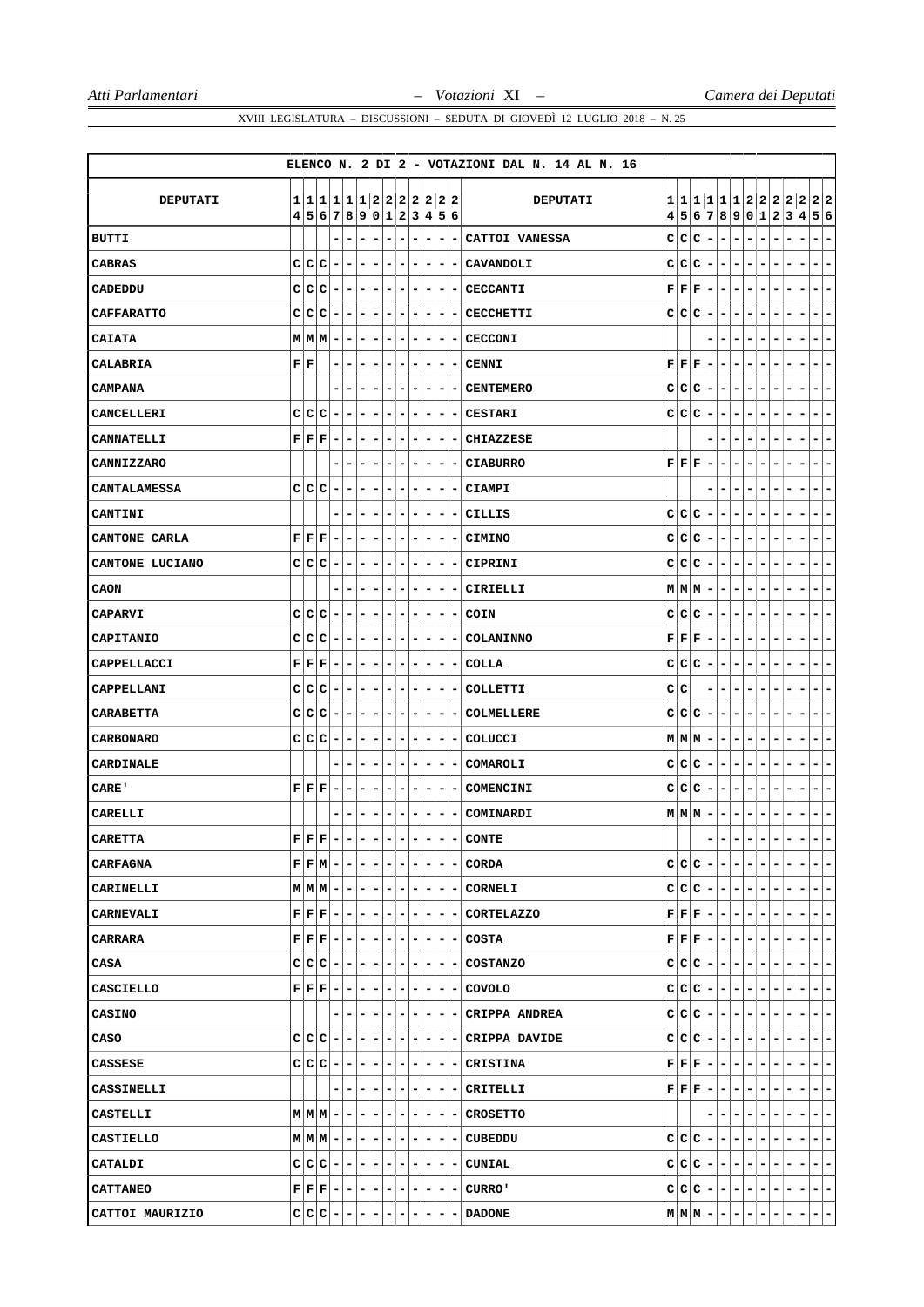|                          |                                              |                                                           |                          |                          |                          |                          |                              |                          |                          |                          |                          | ELENCO N. 2 DI 2 - VOTAZIONI DAL N. 14 AL N. 16 |     |                                                                                                                                                                           |                          |                          |                                                                                                                                                        |                                                      |                                                                                                                           |                              |                          |                                               |
|--------------------------|----------------------------------------------|-----------------------------------------------------------|--------------------------|--------------------------|--------------------------|--------------------------|------------------------------|--------------------------|--------------------------|--------------------------|--------------------------|-------------------------------------------------|-----|---------------------------------------------------------------------------------------------------------------------------------------------------------------------------|--------------------------|--------------------------|--------------------------------------------------------------------------------------------------------------------------------------------------------|------------------------------------------------------|---------------------------------------------------------------------------------------------------------------------------|------------------------------|--------------------------|-----------------------------------------------|
|                          |                                              |                                                           |                          |                          |                          |                          |                              |                          |                          |                          |                          |                                                 |     |                                                                                                                                                                           |                          |                          |                                                                                                                                                        |                                                      |                                                                                                                           |                              |                          |                                               |
| DEPUTATI                 | 4                                            | 1 1 1 1 1 1 2 2 2 2 2 2 2 <br> 5 6 7 8 9 0 1 2 3 4 5 6    |                          |                          |                          |                          |                              |                          |                          |                          |                          | <b>DEPUTATI</b>                                 |     |                                                                                                                                                                           |                          |                          |                                                                                                                                                        |                                                      |                                                                                                                           |                              |                          | 1111111122222222<br>4 5 6 7 8 9 0 1 2 3 4 5 6 |
| <b>DAGA</b>              |                                              | $C C C$ -                                                 | $\overline{\phantom{a}}$ | $\overline{\phantom{a}}$ | $\overline{\phantom{a}}$ | $\blacksquare$           | $\overline{\phantom{a}}$     | $\overline{\phantom{a}}$ | ۰                        | ۰                        |                          | - DI SAN MARTINO LORENZATO                      |     |                                                                                                                                                                           |                          | $\overline{\phantom{a}}$ | -                                                                                                                                                      | $\overline{\phantom{a}}$<br>$\overline{\phantom{a}}$ |                                                                                                                           |                              |                          | $\overline{\phantom{a}}$<br>-                 |
| DAL MORO                 |                                              | $\mathbf{F} \mid \mathbf{F} \mid \mathbf{F} \mid -$       | $\overline{\phantom{a}}$ | -                        | ۰                        | $\overline{\phantom{a}}$ |                              | -                        | ۰                        | ۰                        |                          | -IDI SARNO                                      |     | $C C C$ -                                                                                                                                                                 |                          | ۰                        | ۰                                                                                                                                                      | ۰                                                    |                                                                                                                           |                              |                          | -                                             |
| <b>D'ALESSANDRO</b>      |                                              | $\mathbf{F} \mid \mathbf{F} \mid \mathbf{F} \mid -$       | $\overline{a}$           | $\overline{\phantom{a}}$ | $\blacksquare$           | $\overline{\phantom{a}}$ | $\qquad \qquad \blacksquare$ | Ξ.                       | ۰                        |                          |                          | $- - DI$ STASIO                                 |     | $C C C - -$                                                                                                                                                               |                          |                          | $\overline{\phantom{a}}$                                                                                                                               | $\blacksquare$<br>$\overline{\phantom{0}}$           |                                                                                                                           |                              |                          | Ξ.<br>-                                       |
| DALL'OSSO                |                                              | $C C C$ -                                                 | $\overline{\phantom{a}}$ | ۰                        | ۰                        | $\overline{\phantom{0}}$ | $\overline{\phantom{a}}$     | ٠                        | ۰                        | - 1                      |                          | - DI STEFANO                                    |     | $M M M $ -   -                                                                                                                                                            |                          |                          | ۰                                                                                                                                                      | ۰<br>۰                                               | ۰                                                                                                                         | -                            |                          | -<br>۰                                        |
| D'AMBROSIO               |                                              |                                                           | $\overline{\phantom{a}}$ |                          | ۰                        | $\overline{\phantom{a}}$ | -                            | -                        | ۰                        | -                        |                          | - DIENI                                         |     | $ c c c $ -                                                                                                                                                               |                          | $\blacksquare$           | ۰                                                                                                                                                      | ۰<br>$\overline{\phantom{a}}$                        |                                                                                                                           |                              |                          | Ξ.<br>-                                       |
| <b>DARA</b>              |                                              | $C C C$ -                                                 | $\overline{\phantom{a}}$ | -                        | ۰                        | $\overline{\phantom{a}}$ | $\overline{\phantom{a}}$     | $\overline{\phantom{a}}$ | ۰                        | -                        |                          | - INCA'                                         |     | $M M M  -  $                                                                                                                                                              |                          | $\overline{\phantom{a}}$ | ۰                                                                                                                                                      | $\overline{\phantom{a}}$                             |                                                                                                                           |                              |                          | Ξ.<br>۰                                       |
| <b>D'ARRANDO</b>         | c c                                          | c<br>۰                                                    | $\overline{\phantom{a}}$ | -                        | ۰                        | ٠                        | ۰                            | ۰                        | ۰                        | -                        |                          | - IPPOLITO                                      |     | C C C                                                                                                                                                                     | $\overline{\phantom{0}}$ | $\overline{\phantom{a}}$ | ٠                                                                                                                                                      | ۰<br>-                                               |                                                                                                                           |                              |                          | ۳                                             |
| <b>D'ATTIS</b>           |                                              | $\mathbf{F} \,   \, \mathbf{F} \,   \, \mathbf{F} \,   =$ | ۰.                       | -                        | ۰                        | ۰.                       | ۰                            | ۰                        | -                        | ۰                        |                          | - DONINA                                        |     | $ c c c $ -                                                                                                                                                               |                          | $\overline{\phantom{a}}$ | ٠                                                                                                                                                      | ۰.<br>۰                                              |                                                                                                                           | -                            |                          | ۰<br>-                                        |
| DE ANGELIS               |                                              | $C C C$ -                                                 | $\blacksquare$           | -                        | ۰                        | $\overline{\phantom{a}}$ | -                            |                          | -                        | -                        |                          | - DONNO                                         |     |                                                                                                                                                                           |                          | -                        | $\overline{\phantom{a}}$                                                                                                                               | -                                                    |                                                                                                                           |                              |                          | Ξ.<br>-                                       |
| DE CARLO LUCA            |                                              | ${\bf F} \,   \, {\bf F} \,   \, {\bf F} \,   = 1$        | $\overline{\phantom{a}}$ | ۰                        | ۰                        | $\overline{\phantom{a}}$ | $\overline{\phantom{a}}$     | -                        | ۰                        | ۰                        |                          | - DONZELLI                                      |     | $\mathbf{F} \left  \mathbf{F} \right  \mathbf{F} \left  - \right $                                                                                                        |                          | $\blacksquare$           | ٠                                                                                                                                                      | ۰.<br>$\overline{\phantom{a}}$                       | ۰                                                                                                                         | -                            |                          | $\overline{\phantom{a}}$<br>-                 |
| DE CARLO SABRINA         |                                              | $C C C$ -                                                 | -                        | ۰                        | ۰                        | ۰                        | ۰                            | -                        | -                        | ۰                        |                          | - DORI                                          |     | $C C C -1$                                                                                                                                                                |                          | $\overline{\phantom{a}}$ | ۰                                                                                                                                                      | ۰<br>۰                                               |                                                                                                                           |                              |                          | -                                             |
| DE FILIPPO               | ${\bf F} \,   \, {\bf F}$                    |                                                           |                          |                          |                          |                          |                              |                          | ۰                        |                          |                          | - ORSO ס                                        |     | $C C C$ -                                                                                                                                                                 |                          | $\overline{\phantom{0}}$ |                                                                                                                                                        |                                                      |                                                                                                                           |                              |                          | -                                             |
| DE GIORGI                |                                              | $c c c $ -                                                | $\overline{\phantom{a}}$ | -                        | ۰                        | ٠                        | $\overline{\phantom{a}}$     | $\overline{\phantom{a}}$ | ۰                        | ۰                        |                          | - DURIGON                                       |     | $M$ $M$ $M$ $  -$                                                                                                                                                         |                          |                          |                                                                                                                                                        | $\overline{\phantom{a}}$<br>$\overline{\phantom{a}}$ | ۰                                                                                                                         | -                            |                          | Ξ.<br>۰                                       |
| DE GIROLAMO              |                                              | $C C C$ -                                                 | $\overline{\phantom{a}}$ | ۰                        | ۰                        | ٠                        | $\overline{\phantom{a}}$     | ۰                        | ۰                        | ۰                        |                          | – UVA טע                                        |     | $C C -1$                                                                                                                                                                  |                          | $\overline{\phantom{a}}$ | ۰                                                                                                                                                      | ۰.<br>۰                                              | ۰                                                                                                                         | -                            | -                        | ۰<br>۰                                        |
| DE LORENZIS              |                                              | $C C C$ -                                                 | ۰                        | ۳                        |                          | ۰                        |                              |                          |                          |                          |                          | EHM                                             |     | $C C C$ -                                                                                                                                                                 |                          | -                        | -<br>-                                                                                                                                                 |                                                      |                                                                                                                           |                              |                          |                                               |
| DE LORENZO               |                                              | $C C C$ -                                                 | $\blacksquare$           | ۰                        | ۰                        | ٠                        | $\overline{\phantom{a}}$     | ۰                        | ۰                        | -                        | $\sim$                   | <b>EMILIOZZI</b>                                |     | $C C C - - $                                                                                                                                                              |                          |                          |                                                                                                                                                        | $\blacksquare$<br>$\overline{\phantom{a}}$           | ۰                                                                                                                         | ۰                            |                          | -<br>۰                                        |
| DE LUCA                  |                                              | $\mathbf{F} \,   \, \mathbf{F} \,   \, \mathbf{F} \,   =$ | $\overline{\phantom{a}}$ | ۰                        | ۰                        | -                        | -                            | ۰                        | ۰                        | -                        | - 1                      | <b>EPIFANI</b>                                  |     | $C C C -1$                                                                                                                                                                |                          | $\overline{\phantom{a}}$ | ۰                                                                                                                                                      | -<br>-                                               | -                                                                                                                         | ۰                            | -                        | ۰<br>۳                                        |
| <b>DE MARIA</b>          |                                              | $\mathbf{F} \mid \mathbf{F} \mid \mathbf{F} \mid -$       | $\overline{\phantom{a}}$ | ۰                        | ۰                        | ۰                        |                              |                          | -                        | -                        | $\overline{\phantom{a}}$ | <b>ERMELLINO</b>                                |     | $C C C$ -                                                                                                                                                                 |                          | -                        | ۰                                                                                                                                                      | ۰                                                    |                                                                                                                           |                              |                          | -                                             |
| <b>DE MARTINI</b>        |                                              | $C C C$ -                                                 | $\overline{\phantom{a}}$ | ۰                        | ۰                        | ۰                        | -                            | Ξ.                       | ۰                        | ۰                        |                          | - ERMINI                                        |     | $\mathbf{F} \mid \mathbf{F} \mid \mathbf{F} \mid - \mid - \mid - \mid$                                                                                                    |                          |                          |                                                                                                                                                        | ۰.<br>۰                                              |                                                                                                                           |                              |                          | ۰<br>-                                        |
| DE MENECH                |                                              |                                                           | $\overline{\phantom{a}}$ | -                        |                          | $\overline{\phantom{a}}$ | -                            |                          | -                        | -                        |                          | - FANTINATI                                     |     | $M M M $ – $ $                                                                                                                                                            |                          | $\overline{\phantom{a}}$ | ۰                                                                                                                                                      | ۰<br>۰                                               |                                                                                                                           | -                            |                          | ۰<br>-                                        |
| DE MICHELI               |                                              | $M M M $ –                                                | -                        | -                        |                          | ۰                        | -                            | ۰                        | -                        | ۰                        |                          | - FANTUZ                                        |     | c c c                                                                                                                                                                     | $\overline{a}$           | -                        | ۰                                                                                                                                                      | ۰                                                    |                                                                                                                           |                              |                          | Ξ.<br>۰                                       |
| DE TOMA                  |                                              | $C C C$ -                                                 | $\sim$                   | ۰                        | ۰                        | $\overline{\phantom{a}}$ | $\overline{\phantom{a}}$     | Ξ.                       | -                        |                          |                          | – I FARO                                        |     | $C C C -1$                                                                                                                                                                |                          | $\overline{\phantom{a}}$ | ۰                                                                                                                                                      | $\overline{\phantom{a}}$<br>$\overline{\phantom{a}}$ |                                                                                                                           |                              |                          | $\overline{\phantom{a}}$<br>۰                 |
| <b>DEIANA</b>            | C C                                          | c<br>۰                                                    | $\blacksquare$           | ۰                        | ۰                        | $\overline{\phantom{a}}$ | $\overline{\phantom{a}}$     | ۰                        | -                        | -                        |                          | - FASANO                                        |     |                                                                                                                                                                           | -                        | -                        | -                                                                                                                                                      | $\overline{\phantom{a}}$<br>-                        |                                                                                                                           |                              |                          | -                                             |
| <b>DEIDDA</b>            | ${\bf F} \,   \, {\bf F} \,   \, {\bf F} \,$ | ۰                                                         | ٠                        | ۰                        | -                        | ۰                        | -                            | ۰                        | -                        | ۰                        |                          | - FASCINA                                       |     | ${\bf F} \,   \, {\bf F} \,   \, {\bf F}$                                                                                                                                 | $\overline{\phantom{a}}$ | ۰                        | -                                                                                                                                                      | -<br>-                                               |                                                                                                                           |                              |                          | Ξ.<br>۰                                       |
| <b>DEL BARBA</b>         |                                              | $\mathbf{F} \mid \mathbf{F} \mid \mathbf{F} \mid -1$      |                          | $-1-1$                   | н.                       | $\overline{a}$           | $\qquad \qquad -$            | н.                       | $\overline{\phantom{a}}$ | -                        |                          | $-$ FASSINA                                     | c c |                                                                                                                                                                           | $\overline{a}$           | $\overline{\phantom{a}}$ | $\overline{\phantom{a}}$                                                                                                                               | $\overline{\phantom{a}}$<br>$\overline{a}$           | Ξ.                                                                                                                        | $\qquad \qquad \blacksquare$ | -                        | $\sim$<br>$\overline{\phantom{a}}$            |
| <b>DEL BASSO DE CARO</b> |                                              |                                                           | $\blacksquare$           | $-1$                     | Ξ.                       | $\overline{\phantom{0}}$ | $\blacksquare$               | $\overline{a}$           | $-1$                     | $\overline{\phantom{a}}$ |                          | <b>- FASSINO</b>                                |     |                                                                                                                                                                           |                          | $\sim$                   |                                                                                                                                                        | $\overline{\phantom{a}}$                             |                                                                                                                           |                              |                          | -                                             |
| DEL GROSSO               |                                              | $c c c - - - - $                                          |                          |                          |                          | $-1$                     |                              | $- - $                   |                          |                          |                          | $- - $ FATUZZO                                  |     | $\mathbf{F}\left[\left. \mathbf{F}\left[ \left. \mathbf{F}\right\vert \right. -\left. \left. \right\vert -\left. \right\vert \right. -\left. \right\vert \right. \right.$ |                          |                          |                                                                                                                                                        | $-1-$                                                | н.                                                                                                                        | Ξ.                           |                          | $- -$                                         |
| DEL MONACO               |                                              | $C C C - - - - $                                          |                          |                          |                          | $\overline{a}$           |                              | $- - $                   |                          |                          |                          | $- - $ - FEDERICO                               |     | $C C C - - - $                                                                                                                                                            |                          |                          |                                                                                                                                                        | $\overline{a}$<br>$\blacksquare$                     |                                                                                                                           | $\overline{\phantom{a}}$     |                          | $- -$                                         |
| DEL RE                   |                                              | $M M M  -   -   -  - $                                    |                          |                          |                          |                          | $-1-1-1$                     |                          |                          |                          |                          | $- - $ -   FERRAIOLI                            |     |                                                                                                                                                                           |                          | $- - -$                  |                                                                                                                                                        | $-1-$                                                | $\overline{\phantom{a}}$                                                                                                  | -                            | $\overline{\phantom{a}}$ | $- -$                                         |
| DEL SESTO                |                                              | $C C C - - - - $                                          |                          |                          |                          | $\overline{a}$           | н,                           | $ - $                    |                          |                          |                          | $- - $ FERRARESI                                |     |                                                                                                                                                                           |                          |                          | $C C C - - - - -$                                                                                                                                      |                                                      | ÷.                                                                                                                        | $-1$                         | ٠                        | $-1-$                                         |
| DELLA FRERA              |                                              |                                                           |                          |                          |                          | - 1                      | н.                           |                          |                          |                          |                          | $- - $ FERRARI                                  |     | $ {\bf C} {\bf C} {\bf C} $ – $ - $                                                                                                                                       |                          |                          |                                                                                                                                                        | $\overline{\phantom{0}}$<br>٠                        |                                                                                                                           | ۰.                           |                          | $ -$                                          |
| DELMASTRO DELLE VEDOVE   |                                              |                                                           |                          |                          |                          |                          |                              |                          |                          |                          |                          | F F F - - - - - - - - - FERRI                   |     |                                                                                                                                                                           |                          |                          |                                                                                                                                                        |                                                      | ${\bf F} \,   \, {\bf F} \,   \, {\bf F} \,   -   -   -   -   -   -  $                                                    |                              | $-1-$                    | $ -$                                          |
| DELRIO                   |                                              | $M M M - - - - - - - - $                                  |                          |                          |                          |                          |                              |                          |                          |                          |                          | $-$ FERRO                                       |     |                                                                                                                                                                           |                          |                          | ${\bf F}  {\bf F}   {\bf F}   -   -   -   -   -  $                                                                                                     |                                                      | ٠                                                                                                                         | - 1                          | ٠                        | $-1-$                                         |
| <b>D'ERAMO</b>           |                                              | $C C C - - - - $                                          |                          |                          |                          | $\overline{\phantom{0}}$ |                              | $    -$                  |                          |                          |                          | $  $ FIANO                                      |     |                                                                                                                                                                           |                          |                          | $\mathbf{F}\left[\left. \mathbf{F}\left[\left. \mathbf{F}\right  - \left. \right  - \left. \right  - \left. \right  - \left. \right  - \right.\right]$ |                                                      | ÷.                                                                                                                        | ÷.                           |                          | $=$ $=$                                       |
| <b>D'ETTORE</b>          |                                              |                                                           |                          |                          |                          |                          |                              |                          |                          |                          |                          |                                                 |     |                                                                                                                                                                           |                          |                          |                                                                                                                                                        |                                                      | $C C C - - - - - $                                                                                                        |                              | $-1-$                    | $-1-$                                         |
| DI GIORGI                | F                                            | $ {\bf F} - - - - $                                       |                          |                          |                          |                          | $- - - $                     |                          |                          | $- - $                   |                          | - FIDANZA                                       |     | $\mathbf{F} \left  \mathbf{F} \right  \mathbf{F} \left  - \right  - \left  - \right $                                                                                     |                          |                          |                                                                                                                                                        | $-1-$                                                | $\overline{\phantom{a}}$                                                                                                  | - 1                          | ٠                        | $=$ $=$                                       |
| DI LAURO                 |                                              |                                                           |                          |                          |                          |                          |                              |                          |                          |                          |                          | $C C C - - - - - - - - FIORAMONTI$              |     |                                                                                                                                                                           |                          |                          | $M M M  -   -   -   -   -$                                                                                                                             |                                                      | l – I                                                                                                                     | $-1$                         |                          | $-1-$                                         |
| DI MAIO LUIGI            |                                              |                                                           |                          |                          |                          |                          |                              |                          |                          |                          |                          | M M M - - - - - - - - - FIORINI                 |     |                                                                                                                                                                           |                          |                          |                                                                                                                                                        |                                                      | ${\bf F} \,   \, {\bf F} \,   \, {\bf F} \,   -   -   -   -   -   -   -   -  $                                            |                              |                          | $=$ $-$                                       |
| DI MAIO MARCO            |                                              |                                                           |                          |                          |                          |                          |                              |                          |                          |                          |                          |                                                 |     |                                                                                                                                                                           |                          |                          |                                                                                                                                                        |                                                      | $\mathbf{F} \left[ \mathbf{F} \left  \mathbf{F} \right  - \left  - \left  - \left  - \right  - \right  - \right] \right]$ | $ - -$                       |                          | $ - -$                                        |
| DI MURO                  |                                              | $C C C - -$                                               |                          |                          | $ - $                    | $\overline{\phantom{a}}$ | Ξ.                           |                          |                          |                          |                          | $ FLATI$                                        |     | $C C C - - - $                                                                                                                                                            |                          |                          |                                                                                                                                                        | $\vert - \vert -$                                    | $ - $                                                                                                                     | Ξ.                           |                          |                                               |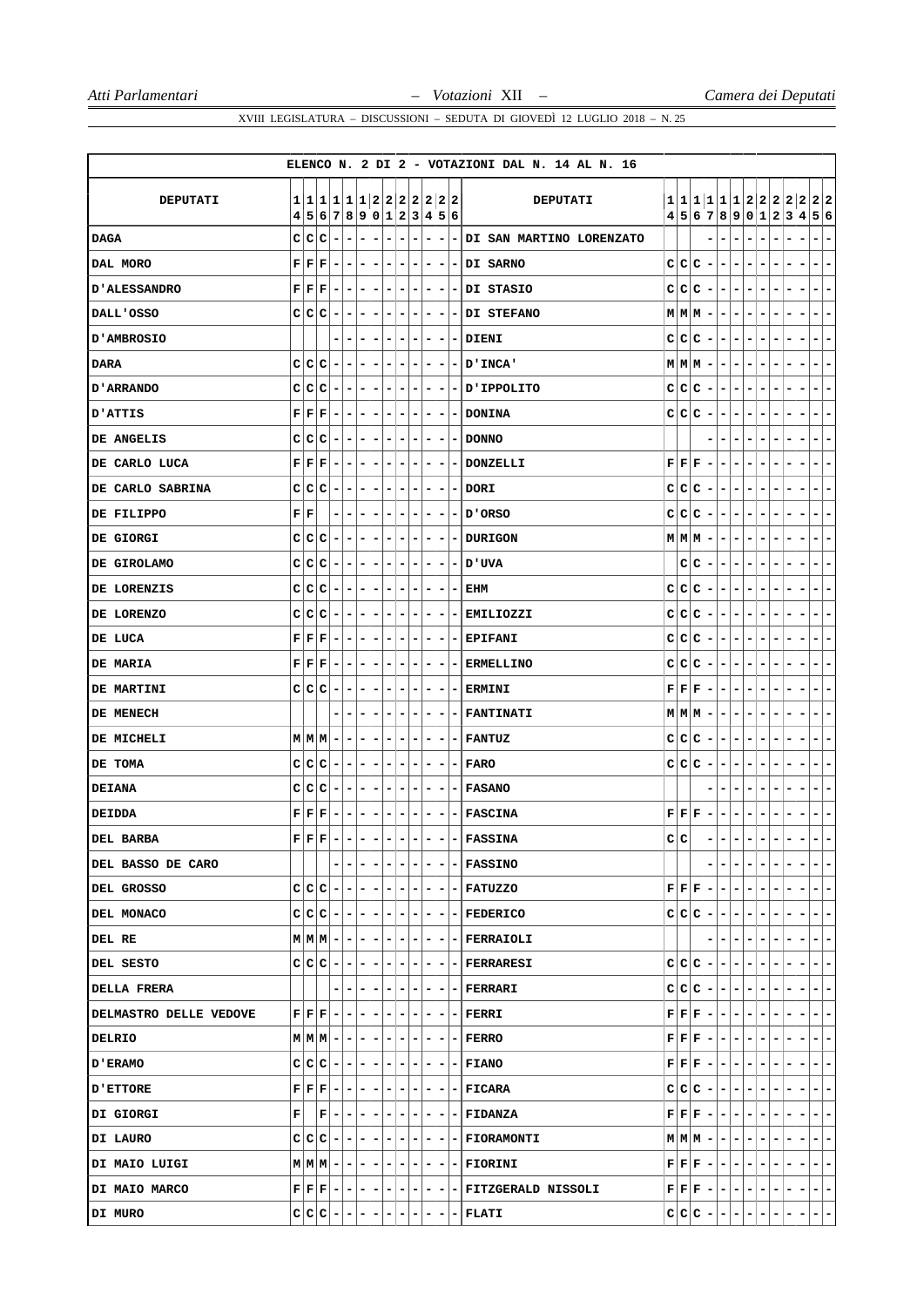|                     |                                                |    |                                                                               |                          |                          |                          |                              |                              |                          |                              |                              |                |                          | ELENCO N. 2 DI 2 - VOTAZIONI DAL N. 14 AL N. 16 |               |       |                                                                    |                          |                              |                              |                          |                          |                              |                               |                          |                           |
|---------------------|------------------------------------------------|----|-------------------------------------------------------------------------------|--------------------------|--------------------------|--------------------------|------------------------------|------------------------------|--------------------------|------------------------------|------------------------------|----------------|--------------------------|-------------------------------------------------|---------------|-------|--------------------------------------------------------------------|--------------------------|------------------------------|------------------------------|--------------------------|--------------------------|------------------------------|-------------------------------|--------------------------|---------------------------|
|                     |                                                |    |                                                                               |                          |                          |                          |                              |                              |                          |                              |                              |                |                          |                                                 |               |       |                                                                    |                          |                              |                              |                          |                          |                              |                               |                          |                           |
| DEPUTATI            |                                                |    | 1 1 1 1 1 1 2 2 2 2 2 2 2 2 <br>4 5 6 7 8 9 0 1 2 3 4 5 6                     |                          |                          |                          |                              |                              |                          |                              |                              |                |                          | <b>DEPUTATI</b>                                 | $\frac{4}{ }$ |       | 5 6 7 8 9 0 1 2 3 4 5 6                                            |                          |                              |                              |                          |                          |                              |                               |                          | 1 1 1 1 1 1 2 2 2 2 2 2 2 |
| FOGLIANI            | C C                                            |    | $ c -$                                                                        |                          | $\overline{\phantom{a}}$ | ۰                        | ۰                            | $\overline{\phantom{a}}$     | ۰                        | ۰                            | $\overline{\phantom{a}}$     | -              | ۰                        | <b>GIACHETTI</b>                                | F             |       | F F                                                                | ۰                        | -                            | $\qquad \qquad \blacksquare$ | ۰                        | -                        | ۰                            |                               | ۰                        | $\overline{a}$            |
| FONTANA GREGORIO    |                                                |    | $\mathbf{F} \left  \mathbf{F} \right  \mathbf{F} \left  - \right.$            |                          | $\overline{\phantom{a}}$ | ۰                        | ۰                            | $\overline{\phantom{a}}$     |                          |                              |                              | -              |                          | <b>GIACOMELLI</b>                               |               |       |                                                                    |                          | $\qquad \qquad \blacksquare$ |                              | -                        | -                        |                              |                               |                          | $\overline{a}$            |
| FONTANA ILARIA      | $\mathbf{C}$                                   | c  | $ C -$                                                                        |                          | $\blacksquare$           | $\blacksquare$           | $\overline{\phantom{a}}$     | $\overline{\phantom{a}}$     | -                        | ۰                            | ۰                            | $\blacksquare$ | $\vert - \vert$          | <b>GIACOMETTI</b>                               | c             |       | C C                                                                | $\overline{\phantom{a}}$ | ۰                            | $\overline{\phantom{0}}$     | $\overline{\phantom{a}}$ | ۰                        | ۰                            | -                             | ۰                        | ۰                         |
| FONTANA LORENZO     |                                                |    | $M$ $M$ $M$ $-$                                                               |                          | $\blacksquare$           | ۰                        | ۰                            | $\overline{\phantom{a}}$     | ۰                        | ۰                            | ۰                            | -              | -                        | <b>GIACOMETTO</b>                               | F             |       | FF                                                                 | $\overline{\phantom{a}}$ | -                            | ۰                            | -                        | ۰                        | -                            |                               | ۰                        | ۰                         |
| FORCINITI           |                                                |    | $C C C$ -                                                                     |                          | ٠                        | ۰.                       | ۰                            | $\overline{\phantom{a}}$     |                          |                              |                              |                |                          | <b>GIACOMONI</b>                                |               |       | ${\bf F} \,   \, {\bf F} \,   \, {\bf F} \,  $                     |                          | -                            | ۰                            | -                        | -                        |                              |                               |                          | $\overline{a}$            |
| FORMENTINI          | c                                              | c  | $ C -$                                                                        |                          | $\overline{\phantom{a}}$ | $\blacksquare$           | ۰                            | ۰                            | ۰                        | $\qquad \qquad \blacksquare$ | $\overline{\phantom{a}}$     | ۰              | $\overline{\phantom{a}}$ | <b>GIANNONE</b>                                 | c             |       | C C                                                                | $\overline{\phantom{a}}$ | -                            | $\qquad \qquad \blacksquare$ | $\blacksquare$           | $\overline{\phantom{0}}$ | ۰                            | ۰                             | ۰                        | ۰                         |
| <b>FORNARO</b>      | с                                              | c  | $C$ -                                                                         |                          | $\overline{\phantom{a}}$ | $\overline{\phantom{a}}$ | ۰                            | ۰                            | -                        | ۰                            | $\qquad \qquad \blacksquare$ | -              |                          | <b>GIARRIZZO</b>                                | c             |       | C C                                                                | $\overline{\phantom{a}}$ | -                            | ۰                            | ۰                        | ۰                        | -                            | -<br>-                        | -                        | $\overline{\phantom{0}}$  |
| <b>FOSCOLO</b>      | C                                              |    | $ C C -$                                                                      |                          | $\overline{\phantom{a}}$ | ۰                        | ۰                            | $\overline{\phantom{a}}$     |                          |                              | -                            | -              |                          | GIGLIO VIGNA                                    | с             |       | C C                                                                | $\overline{\phantom{a}}$ | ۰                            | $\qquad \qquad \blacksquare$ | $\overline{\phantom{a}}$ | -                        |                              |                               |                          | $\overline{a}$            |
| FOTI                | ${\bf F} \,   \, {\bf F}  $                    |    | $ {\bf F} -$                                                                  |                          | $\blacksquare$           | $\blacksquare$           | ۰                            | $\overline{\phantom{a}}$     | ۰                        | ۰                            | ۰                            | -              | $\overline{\phantom{a}}$ | <b>GIORDANO</b>                                 | с             |       | C C                                                                | $\overline{\phantom{a}}$ | ۰                            | $\overline{\phantom{a}}$     | $\overline{\phantom{a}}$ | $\overline{\phantom{a}}$ | ۰                            | -                             | ۰                        | $\overline{\phantom{a}}$  |
| <b>FRACCARO</b>     |                                                |    | $M M M $ –                                                                    |                          | -                        | ۰                        | $\overline{\phantom{a}}$     | $\overline{\phantom{a}}$     | -                        | -                            |                              | -              |                          | <b>GIORGETTI</b>                                |               |       | $M$ $M$ $M$                                                        |                          | ۰                            | ۰                            | -                        | -                        | -                            |                               | -                        | $\overline{a}$            |
| FRAGOMELI           | ${\bf F} \,   \, {\bf F} \,   \, {\bf F} \,  $ |    |                                                                               | $\blacksquare$           | $\overline{\phantom{a}}$ | ۰                        | ۰                            | ۰                            | -                        |                              | ۰                            | -              |                          | <b>GIORGIS</b>                                  |               |       | F                                                                  | ۰                        | -                            | ۰                            | ۰                        | ۰                        | ۰                            |                               | ۰                        | $\overline{a}$            |
| <b>FRANCESCHINI</b> |                                                |    |                                                                               |                          | -                        | -                        | $\overline{\phantom{a}}$     |                              | -                        | -                            | $\overline{\phantom{a}}$     | -              | $\overline{\phantom{a}}$ | <b>GIULIANO</b>                                 | с             |       | C C                                                                | $\overline{\phantom{a}}$ | -                            | $\qquad \qquad \blacksquare$ | $\overline{\phantom{a}}$ | -                        |                              |                               |                          | $\overline{\phantom{a}}$  |
| <b>FRASSINETTI</b>  | ${\bf F} \,   \, {\bf F} \,   \, {\bf F} \,  $ |    |                                                                               | $\overline{\phantom{a}}$ | ۰                        | -                        | ۰                            | ۰                            | -                        |                              | -                            | -              |                          | GIULIODORI                                      | c             |       | C C                                                                | ۰                        | ۰                            | ۰                            | -                        | ۰                        |                              |                               |                          | $\overline{a}$            |
| <b>FRASSINI</b>     |                                                |    | $C C C$ -                                                                     |                          | н.                       | - 1                      | ۰                            | ۰                            | -                        | ۰                            | ۰                            | ۰              | -                        | <b>GOBBATO</b>                                  | c             |       | C C                                                                | $\overline{\phantom{a}}$ | ۰.                           | ۰                            | ۰                        | -                        | ۰                            | -                             | ۰                        | ٠                         |
| <b>FRATE</b>        |                                                |    | $C C C$ -                                                                     |                          | $\blacksquare$           | ۰                        | $\qquad \qquad \blacksquare$ | -                            |                          |                              | $\overline{\phantom{a}}$     | -              |                          | <b>GOLINELLI</b>                                | c             |       | $ {\bf C} {\bf C} $                                                | $\overline{a}$           | $\overline{\phantom{0}}$     | $\overline{\phantom{0}}$     | $\overline{\phantom{a}}$ | -                        | -                            | -                             |                          | $\overline{a}$            |
| <b>FRATOIANNI</b>   |                                                |    |                                                                               |                          |                          | -                        | -                            | $\qquad \qquad \blacksquare$ | -                        |                              | $\overline{a}$               | -              |                          | <b>GRANDE</b>                                   |               |       | $M$ $M$ $M$                                                        | ۰                        | ۰                            | $\qquad \qquad \blacksquare$ | $\overline{\phantom{a}}$ | -                        |                              |                               |                          | $\overline{\phantom{0}}$  |
| <b>FREGOLENT</b>    | ${\bf F} \,   \, {\bf F} \,   \, {\bf F} \,  $ |    |                                                                               | $\blacksquare$           | ۰                        | ۰                        | ۰                            | ۰                            | -                        | ۰                            | -                            | -              |                          | <b>GRIBAUDO</b>                                 |               | F F F |                                                                    | ۰                        | ۰                            | ۰                            | ۰                        | -                        | ۰                            |                               |                          | -                         |
| <b>FRUSONE</b>      |                                                |    |                                                                               |                          | $\overline{\phantom{a}}$ | $\overline{\phantom{a}}$ | $\overline{\phantom{a}}$     | $\blacksquare$               |                          |                              |                              | -              |                          | GRILLO                                          |               |       | $M$ $M$ $M$                                                        |                          | -                            | -                            | -                        | -                        |                              |                               |                          | $\overline{a}$            |
| <b>FUGATTI</b>      | $\mathbf{C}$                                   |    | $ C C -$                                                                      |                          | $\blacksquare$           | ۰                        | $\overline{\phantom{a}}$     | -                            | -                        | -                            | -                            | -              |                          | GRIMALDI                                        | c             |       | c c                                                                | ۰                        | -                            | $\overline{\phantom{a}}$     | $\overline{\phantom{a}}$ | $\overline{\phantom{a}}$ | -                            | -                             | ۰                        | $\overline{a}$            |
| <b>FURGIUELE</b>    | C                                              | IС | $ C -$                                                                        |                          | $\overline{\phantom{a}}$ | ۰                        | ۰                            | $\overline{\phantom{a}}$     | -                        |                              | $\overline{\phantom{a}}$     | -              |                          | GRIMOLDI                                        |               |       |                                                                    |                          | ۰                            | ۰                            | ۰                        | ۰                        |                              |                               |                          | -                         |
| <b>FUSACCHIA</b>    |                                                |    | $\mathbf{F} \left  \mathbf{F} \right  \mathbf{F} \left  - \right.$            |                          | ۰                        | ۰                        | ۰                            |                              |                          |                              |                              |                |                          | <b>GRIPPA</b>                                   | с             |       | C C                                                                | $\overline{\phantom{a}}$ | -                            | -                            | -                        |                          |                              |                               |                          | $\overline{a}$            |
| <b>GADDA</b>        | ${\bf F} \,   \, {\bf F}  $                    |    | $ \mathbf{F} $                                                                | $\overline{\phantom{a}}$ | $\blacksquare$           | $\blacksquare$           | $\overline{\phantom{a}}$     | $\overline{\phantom{a}}$     | -                        | -                            | $\overline{\phantom{a}}$     | -              | $\overline{\phantom{a}}$ | <b>GUBITOSA</b>                                 | c             |       | C C                                                                | ۰                        | $\overline{\phantom{a}}$     | $\overline{\phantom{a}}$     | $\overline{\phantom{a}}$ | $\overline{a}$           | ۰                            | $\overline{a}$                | ۰                        | $\overline{\phantom{0}}$  |
| GAGLIARDI           | ${\bf F} \,   \, {\bf F}  $                    |    | $ \mathbf{F} $                                                                | $\overline{\phantom{a}}$ | ۰                        | ۰                        | ۰                            | $\overline{\phantom{a}}$     | -                        | ۰                            | $\overline{\phantom{a}}$     | ۰              | ۰                        | <b>GUERINI</b>                                  | F             |       | F F                                                                | $\overline{\phantom{a}}$ | ۰                            | $\overline{\phantom{a}}$     | $\overline{\phantom{a}}$ | -                        | ۰                            | -                             | ۰                        | ۰                         |
| <b>GAGNARLI</b>     | C                                              | c  | $ {\bf C} $                                                                   |                          |                          | -                        |                              |                              |                          |                              |                              | -              |                          | GUIDESI                                         | с             |       | C C                                                                |                          | -                            |                              |                          |                          |                              |                               |                          | $\overline{a}$            |
| <b>GALANTINO</b>    | $\mathbf C$                                    |    | $C C -$                                                                       |                          | $\blacksquare$           | $\overline{a}$           | $\overline{\phantom{a}}$     | $\overline{a}$               | -                        | $\overline{\phantom{0}}$     | $\overline{\phantom{a}}$     | -              |                          | - GUSMEROLI                                     | C             |       | c c                                                                | $\blacksquare$           | $\blacksquare$               | $\overline{\phantom{a}}$     | $\blacksquare$           | $\overline{\phantom{a}}$ | $\overline{\phantom{a}}$     | $\overline{\phantom{0}}$<br>- | $\overline{\phantom{0}}$ | $\blacksquare$            |
| <b>GALIZIA</b>      |                                                |    | $M$ $M$ $M$ $-$                                                               |                          | $-1-1-$                  |                          |                              | $\overline{\phantom{a}}$     | $\overline{\phantom{a}}$ |                              |                              | -              | -                        | <b>IANARO</b>                                   |               |       | $C C C$ -                                                          |                          | $\overline{\phantom{a}}$     | $\overline{\phantom{a}}$     | $\overline{\phantom{a}}$ | $\overline{\phantom{a}}$ |                              |                               |                          | $\overline{a}$            |
| <b>GALLI</b>        |                                                |    | $M M M  -  -  -  - $                                                          |                          |                          |                          |                              | $\overline{a}$               |                          | ۰                            | ۰                            |                | н.                       | IEZZI                                           |               |       | $C C C$ -                                                          |                          | $ -$                         |                              | $\blacksquare$           | -                        |                              |                               |                          | $\blacksquare$            |
| GALLINELLA          |                                                |    | $\mathbf{M} \mid \mathbf{M} \mid \mathbf{M} \mid - \mid - \mid - \mid - \mid$ |                          |                          |                          |                              | $\overline{a}$               | ۰                        | -                            | Ξ.                           | ٠              | $\overline{ }$           | <b>INCERTI</b>                                  |               |       | $\mathbf{F} \left  \mathbf{F} \right  \mathbf{F} \left  - \right $ |                          | $ -$                         |                              | $\overline{a}$           | ۰                        | $\overline{\phantom{a}}$     | $\overline{\phantom{a}}$      | -                        | $\overline{\phantom{a}}$  |
| GALLO               |                                                |    | $M M M  -  -  -  - $                                                          |                          |                          |                          |                              | $\overline{\phantom{a}}$     | ۰                        | ۰                            | Ξ.                           | ٠              | н.                       | INVERNIZZI                                      |               |       | c c c                                                              | $\overline{ }$           | -                            | $\overline{\phantom{a}}$     | $\blacksquare$           | ۰                        | $\overline{\phantom{a}}$     |                               | ۰                        | $\overline{\phantom{a}}$  |
| <b>GARAVAGLIA</b>   |                                                |    | $C C C - - - $                                                                |                          |                          |                          |                              | $\overline{\phantom{a}}$     | ۰                        | ۰                            | ۰                            | ۰              |                          | - INVIDIA                                       |               |       |                                                                    |                          |                              |                              | $\overline{\phantom{a}}$ | ۰                        |                              | -                             | ۰                        | $\overline{\phantom{a}}$  |
| GARIGLIO            |                                                |    | $\mathbf{F} \mid \mathbf{F} \mid \mathbf{F} \mid - \mid - \mid - \mid - \mid$ |                          |                          |                          |                              | $\overline{\phantom{a}}$     |                          | ۰                            | Ξ.                           | ۰              |                          | -IIORIO                                         |               |       | $C C C$ -                                                          |                          | - 1                          | $\overline{\phantom{a}}$     | $\overline{\phantom{a}}$ | ۰                        |                              |                               | ۰                        | $\overline{\phantom{a}}$  |
| <b>GASTALDI</b>     |                                                |    | $C C C - - - -$                                                               |                          |                          |                          |                              | $\overline{\phantom{a}}$     | ۰                        | ۰                            | Ξ.                           | ۰              | н.                       | <b>IOVINO</b>                                   | c             |       | c c                                                                | $\overline{ }$           | -                            | $\overline{\phantom{a}}$     | ۰.                       | ۰                        | ۰                            |                               |                          | $\blacksquare$            |
| GAVA                |                                                |    | $M$ $M$ $M$ $-$                                                               |                          |                          |                          | $- - - $                     | $\overline{\phantom{a}}$     | ۰                        | ۰                            | ۰                            | ۰              |                          | - LA MARCA                                      |               |       |                                                                    | -                        |                              |                              | Ξ.                       | ۰                        |                              | -                             | ۰                        | $\overline{\phantom{a}}$  |
| <b>GEBHARD</b>      |                                                |    | $\mathbf{F} \left  \mathbf{F} \left  \mathbf{F} \right  - \right $            |                          |                          |                          | $- - - $                     | $\overline{\phantom{a}}$     |                          | ۰                            | $\overline{\phantom{a}}$     | ۰              |                          | <b>-IL'ABBATE</b>                               |               |       | $C C C$ -                                                          |                          | $\blacksquare$               | $\overline{\phantom{a}}$     | $\blacksquare$           | ۰                        | $\qquad \qquad \blacksquare$ | ۰                             | ۰                        | $\overline{\phantom{a}}$  |
| <b>GELMINI</b>      |                                                |    | ${\bf F} \,   \, {\bf F} \,   \, {\bf F} \,   -  $                            |                          | $-1-1-$                  |                          |                              | $\overline{\phantom{a}}$     | ۰                        | ۰                            | $\overline{\phantom{a}}$     | ۰              |                          | - LABRIOLA                                      |               |       | ${\bf F} \left[ {\bf F} \right] {\bf F}$                           | $\overline{a}$           | ۰                            | $\overline{\phantom{a}}$     | $\overline{\phantom{a}}$ | ۰                        |                              |                               | ۰                        | $\overline{\phantom{a}}$  |
| <b>GEMMATO</b>      |                                                |    | $\mathbf{F} \mid \mathbf{F} \mid \mathbf{F} \mid -1$                          |                          | $- - -$                  |                          |                              | $\overline{\phantom{a}}$     | -                        | ۰                            | -                            | -              |                          | -   LACARRA                                     |               |       |                                                                    |                          | ۰                            | ۰                            | ۰                        | ۰                        | ۰                            |                               | ۰                        | $\overline{\phantom{a}}$  |
| GENTILONI SILVERI   |                                                |    |                                                                               |                          |                          | $\blacksquare$           | $\blacksquare$               |                              |                          |                              |                              | ۰              |                          | - LAPIA                                         |               |       | $C C C$ -                                                          |                          | -                            | $\overline{\phantom{a}}$     | $\overline{\phantom{a}}$ | ۰                        |                              |                               |                          | $\overline{\phantom{a}}$  |
| <b>GERARDI</b>      | c                                              |    | c                                                                             | $\overline{\phantom{a}}$ | $\overline{\phantom{a}}$ | $-1-$                    |                              | $\overline{\phantom{a}}$     | ۰                        | ۰                            | $\overline{\phantom{a}}$     | -              | $\sim$                   | LATINI                                          | c             |       | $ C C $ –                                                          |                          | - 1                          | $\overline{\phantom{a}}$     | ۰.                       | ٠                        | $\overline{\phantom{a}}$     | -                             | ۰                        | $\overline{\phantom{a}}$  |
| <b>GERMANA'</b>     |                                                |    | $\mathbf{F} \,   \, \mathbf{F} \,   \, \mathbf{F} \,   -  $                   |                          |                          |                          | -----                        |                              | ۰                        | ۰                            | $\overline{\phantom{0}}$     | ۰              |                          | <b>- LATTANZIO</b>                              |               |       | $C C C - - - - $                                                   |                          |                              |                              |                          |                          | ۰                            | $\overline{\phantom{a}}$<br>٠ | $\blacksquare$           | $\overline{\phantom{a}}$  |
| <b>GIACCONE</b>     |                                                |    | $C C C$ -                                                                     |                          | $- - $                   |                          | $(-)$                        |                              |                          |                              |                              |                |                          | LAZZARINI                                       |               |       | $C C C$ -                                                          |                          | ۳                            |                              | -                        | ۳                        |                              |                               |                          | $\overline{a}$            |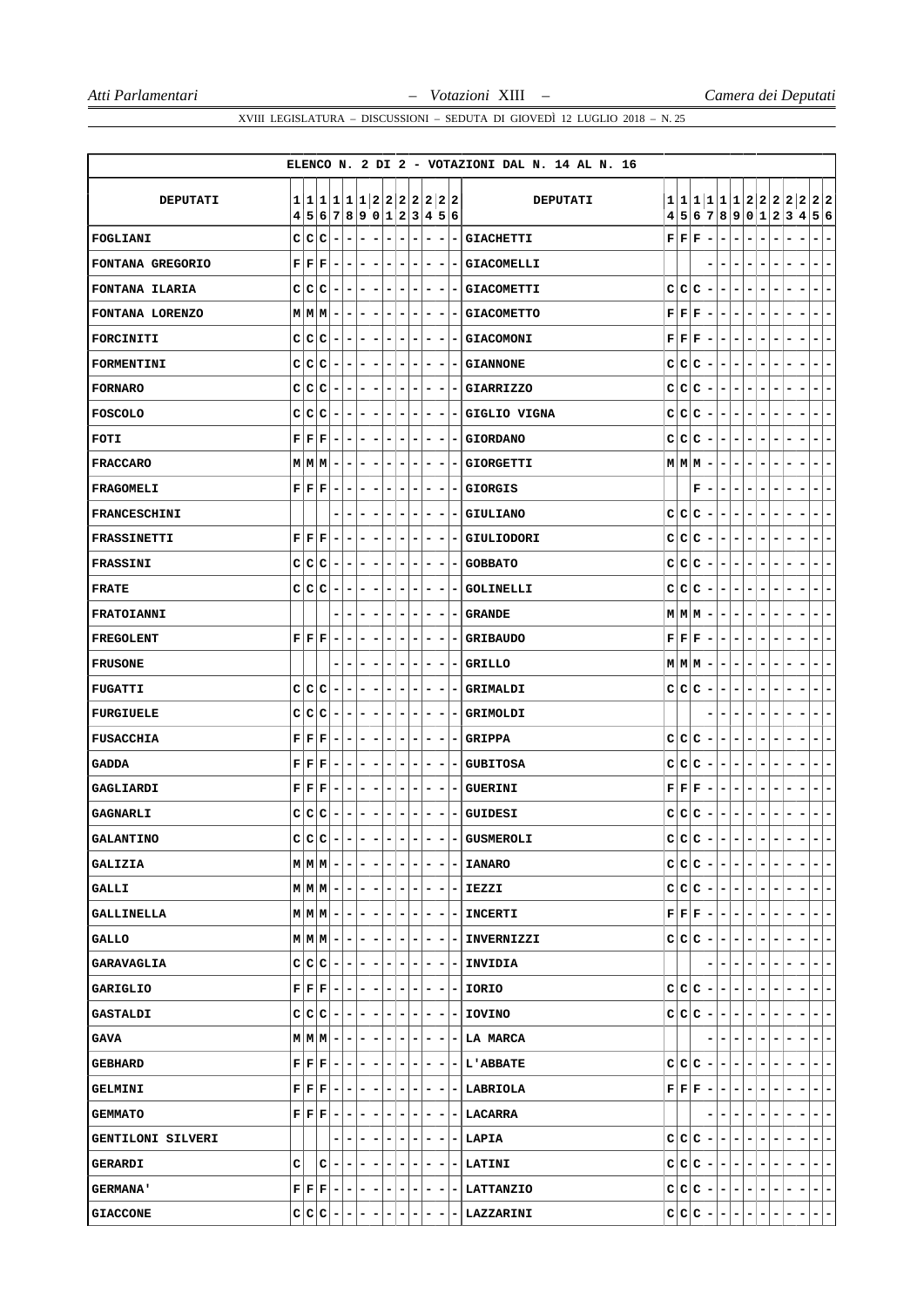|                    |              |   |                                                            |                          |                              |                          |                          |                              |                              |                |                          |                          |   | ELENCO N. 2 DI 2 - VOTAZIONI DAL N. 14 AL N. 16                                               |   |                               |                                                                                              |                          |                          |                                                                                                                                                                         |                                                          |                          |                          |                          |                                                      |
|--------------------|--------------|---|------------------------------------------------------------|--------------------------|------------------------------|--------------------------|--------------------------|------------------------------|------------------------------|----------------|--------------------------|--------------------------|---|-----------------------------------------------------------------------------------------------|---|-------------------------------|----------------------------------------------------------------------------------------------|--------------------------|--------------------------|-------------------------------------------------------------------------------------------------------------------------------------------------------------------------|----------------------------------------------------------|--------------------------|--------------------------|--------------------------|------------------------------------------------------|
| DEPUTATI           |              |   | 1 1 1 1 1 1 2 2 2 2 2 2 2                                  |                          |                              |                          |                          |                              |                              |                |                          |                          |   | <b>DEPUTATI</b>                                                                               |   |                               |                                                                                              |                          |                          |                                                                                                                                                                         |                                                          |                          |                          |                          | 1 1 1 1 1 1 2 2 2 2 2 2 2                            |
|                    | 4            |   | 5 6 7 8 9 0 1 2 3 4 5 6                                    |                          |                              |                          |                          |                              |                              |                |                          |                          |   |                                                                                               |   |                               |                                                                                              |                          |                          | 4 5 6 7 8 9 0 1 2 3 4                                                                                                                                                   |                                                          |                          |                          |                          | 5 6                                                  |
| LEGNAIOLI          | c            | c | $ c $ –                                                    | $\blacksquare$           | ۰                            | $\overline{\phantom{a}}$ | $\overline{\phantom{a}}$ | $\overline{\phantom{0}}$     | $\overline{\phantom{0}}$     |                | $\overline{\phantom{0}}$ | ۰                        | ۰ | <b>MARIN</b>                                                                                  |   | $\mathbf{F} \mathbf{F}$       | F                                                                                            | $\overline{\phantom{a}}$ | -                        | $\overline{\phantom{0}}$                                                                                                                                                | $\overline{\phantom{a}}$<br>-                            |                          |                          |                          | -<br>$\overline{\phantom{a}}$                        |
| LEPRI              |              |   | ${\bf F} \,   \, {\bf F} \,   \, {\bf F} \,   =$           | $\blacksquare$           | ۰                            | ۰                        | $\overline{a}$           | ٠                            | ۰                            |                | Ξ.                       | ۰                        |   | - MARINO                                                                                      |   |                               | c c c                                                                                        | $\blacksquare$           | -                        | ۰                                                                                                                                                                       | ۰<br>-                                                   |                          | -                        |                          | $\blacksquare$<br>-                                  |
| LIBRANDI           |              |   |                                                            | $\overline{\phantom{a}}$ | ۰                            | $\overline{\phantom{a}}$ | $\overline{\phantom{a}}$ | ۰                            | ۰                            |                | $\blacksquare$           | $\overline{\phantom{a}}$ |   | - MARROCCO                                                                                    |   |                               | ${\bf F} \,   \, {\bf F} \,   \, {\bf F}$                                                    | $\overline{\phantom{a}}$ | -                        | ۰<br>$\overline{\phantom{a}}$                                                                                                                                           |                                                          |                          |                          |                          | -<br>$\overline{\phantom{a}}$                        |
| LICATINI           | C            |   | $C C -$                                                    | ٠                        | ۰                            | ۰                        | ۰                        | -                            | ۰                            |                | -                        | ۰                        |   | - MARTINA                                                                                     |   |                               |                                                                                              |                          | -                        | ۰                                                                                                                                                                       | -                                                        |                          |                          |                          | ۰<br>۳                                               |
| LIUNI              |              |   | C C C                                                      |                          | $- - -$                      |                          | $\overline{\phantom{a}}$ | $\overline{\phantom{a}}$     | $\overline{\phantom{a}}$     |                | ۰.                       | -                        |   | -   MARTINCIGLIO                                                                              |   |                               | C C C                                                                                        | $\overline{\phantom{a}}$ | -                        | ۰                                                                                                                                                                       | -<br>-                                                   |                          |                          |                          | ۰.<br>۰                                              |
| LIUZZI             |              |   | $M$ $M$ $M$ $-$                                            | $\blacksquare$           | $\overline{\phantom{a}}$     | $\overline{\phantom{a}}$ | $\overline{\phantom{a}}$ | $\overline{a}$               | ۰                            | -              |                          | $\overline{a}$           |   | - MARTINO                                                                                     |   |                               |                                                                                              |                          |                          | $\overline{\phantom{a}}$                                                                                                                                                | -                                                        |                          | -                        |                          | $\overline{\phantom{a}}$<br>۰                        |
| LO MONTE           |              |   |                                                            | $\overline{\phantom{a}}$ | ۰                            | $\overline{\phantom{a}}$ | $\overline{\phantom{a}}$ | $\overline{\phantom{a}}$     | ۰                            | -              |                          | $\overline{\phantom{a}}$ | - | <b>MARZANA</b>                                                                                |   |                               | C C C                                                                                        | $\overline{\phantom{a}}$ | ۰                        | ۰                                                                                                                                                                       | $\overline{\phantom{a}}$<br>$\overline{\phantom{a}}$     | ۰                        | -                        | -                        | $\blacksquare$<br>-                                  |
| LOCATELLI          |              |   | $C C C$ –                                                  | $\blacksquare$           | ٠                            | ٠                        | $\overline{\phantom{a}}$ | -                            | ۰                            | ۰              |                          | $\overline{\phantom{a}}$ |   | <b>- MASCHIO</b>                                                                              |   |                               | $\mathbf{F} \mathbf{F} \mathbf{F}$                                                           | $\overline{\phantom{a}}$ | -                        | ۰                                                                                                                                                                       | ۰<br>۰                                                   | ۰                        | ۰                        |                          | ٠<br>۰                                               |
| LOLINI             |              |   | C C C                                                      | $\blacksquare$           | $\qquad \qquad \blacksquare$ | $\overline{\phantom{a}}$ | $\overline{\phantom{a}}$ | -                            | -                            | -              |                          | ۰                        |   | - MASI                                                                                        |   |                               | c c c                                                                                        | $\overline{\phantom{a}}$ | -                        | -<br>$\overline{\phantom{a}}$                                                                                                                                           | -                                                        |                          |                          |                          | -<br>$\overline{\phantom{a}}$                        |
| LOLLOBRIGIDA       |              |   |                                                            | $\overline{\phantom{a}}$ | ۰                            | $\overline{\phantom{a}}$ | $\overline{\phantom{a}}$ | ۰                            | $\qquad \qquad \blacksquare$ | -              |                          | -                        | ٠ | <b>MATURI</b>                                                                                 | C |                               | c c                                                                                          | $\overline{\phantom{a}}$ | ۰                        | ۰<br>$\overline{\phantom{a}}$                                                                                                                                           | -                                                        | ۰                        | -                        | -                        | -<br>$\overline{\phantom{a}}$                        |
| <b>LOMBARDO</b>    |              |   |                                                            | $\overline{\phantom{a}}$ | ۰                            | $\overline{\phantom{a}}$ | $\overline{\phantom{a}}$ | $\overline{\phantom{a}}$     | ۰                            | ۰              |                          | $\overline{\phantom{a}}$ |   | - MAURI                                                                                       |   |                               | $\mathbf{F} \mathbf{F} \mathbf{F}$                                                           | $\overline{\phantom{a}}$ | -                        | ۰<br>$\overline{\phantom{a}}$                                                                                                                                           | $\overline{\phantom{a}}$                                 |                          | -                        |                          | $\overline{\phantom{a}}$<br>۰                        |
| <b>LONGO</b>       |              |   | $\mathbf{F} \mid \mathbf{F} \mid \mathbf{F} \mid -$        | $\blacksquare$           | $\overline{\phantom{0}}$     | $\overline{\phantom{a}}$ | $\overline{\phantom{a}}$ | -                            | ۰                            | -              |                          | ۰                        |   | - MAZZETTI                                                                                    |   |                               | ${\bf F} \,   \, {\bf F} \,   \, {\bf F} \,  $                                               | $\overline{\phantom{a}}$ | -                        | ۰<br>-                                                                                                                                                                  |                                                          |                          |                          |                          | -<br>$\overline{\phantom{a}}$                        |
| LOREFICE           |              |   | $C C C$ -                                                  |                          | $-1-1-$                      |                          | $\overline{a}$           | $\overline{\phantom{a}}$     | $\overline{\phantom{a}}$     |                | $\overline{\phantom{a}}$ | $\overline{\phantom{a}}$ |   | - MELICCHIO                                                                                   |   |                               | c c c                                                                                        | $\overline{\phantom{a}}$ | -                        | $\overline{\phantom{a}}$                                                                                                                                                | $\qquad \qquad \blacksquare$<br>$\overline{\phantom{a}}$ | ۰                        | -                        |                          | -<br>$\blacksquare$                                  |
| LORENZIN           |              |   | $\mathbf{F} \mid \mathbf{F} \mid \mathbf{F} \mid -$        |                          | $ -$                         | $\blacksquare$           | $\overline{a}$           | $\overline{\phantom{a}}$     | ۰                            | ۰              |                          | $\overline{\phantom{a}}$ |   | - MELILLI                                                                                     |   |                               |                                                                                              |                          | -                        | ۰                                                                                                                                                                       | $\overline{\phantom{a}}$<br>-                            | ۰                        | ۰                        | -                        | $\blacksquare$<br>۳                                  |
| LORENZONI EVA      |              |   | $C C C$ -                                                  | $\overline{\phantom{a}}$ | -                            | ۰                        | ۰                        | ۰                            | ۰                            | -              |                          | -                        |   | - MELONI                                                                                      |   |                               |                                                                                              |                          |                          | -                                                                                                                                                                       |                                                          |                          |                          |                          | $\overline{\phantom{a}}$<br>-                        |
| LORENZONI GABRIELE |              |   | $C C C -1$                                                 |                          | $- - -$                      |                          |                          | $-1-$                        | $\blacksquare$               |                | ۰                        | $\overline{\phantom{a}}$ |   | - MENGA                                                                                       |   |                               | C C C                                                                                        | $\overline{a}$           | $\overline{\phantom{a}}$ | ۰                                                                                                                                                                       | $\blacksquare$<br>۰                                      | ۰                        | -                        |                          | ۰<br>٠                                               |
| LOSACCO            |              |   | $\mathbf{F} \mid \mathbf{F} \mid \mathbf{F} \mid -1$       |                          | $-1-1-$                      |                          | $\overline{\phantom{a}}$ | $\overline{\phantom{a}}$     | ۰                            |                | -                        | ۰                        |   | - MICELI                                                                                      |   |                               | $\mathbf{F} \mid \mathbf{F} \mid \mathbf{F}$                                                 | $\overline{\phantom{a}}$ | -                        | ۰                                                                                                                                                                       | -<br>۰                                                   |                          | -                        |                          | -<br>۰                                               |
| LOTTI              |              |   | $\mathbf{F} \mid \mathbf{F} \mid \mathbf{F} \mid -$        | $\overline{\phantom{a}}$ | -                            | ٠                        | ٠                        | -                            | ٠                            | -              |                          | ۰                        |   | -   MICILLO                                                                                   |   |                               | $M M M$ -                                                                                    |                          | -                        | -                                                                                                                                                                       | -<br>۰                                                   |                          | ٠                        |                          | ٠<br>۳                                               |
| LOVECCHIO          |              |   | $C C C$ -                                                  |                          | $- - -$                      |                          | $\blacksquare$           | $\overline{\phantom{a}}$     | $\overline{\phantom{a}}$     | ۰              |                          | $\overline{\phantom{a}}$ |   | -   MIGLIORE                                                                                  |   |                               | ${\bf F} \,   \, {\bf F} \,   \, {\bf F} \,  $                                               | $\overline{a}$           | ۰                        | ۰<br>$\overline{\phantom{a}}$                                                                                                                                           | -                                                        |                          |                          |                          | -<br>Ξ.                                              |
| LUCASELLI          |              |   | $\mathbf{F} \mid \mathbf{F} \mid \mathbf{F} \mid -$        | ۰.                       | ۰                            | ۰                        | ۰                        | -                            | ۰                            | ۰              |                          | $\overline{\phantom{a}}$ |   | - MIGLIORINO                                                                                  | C | c                             | ∣c                                                                                           | ۰                        | -                        | -<br>۰                                                                                                                                                                  | -                                                        |                          |                          |                          | ۳<br>۰                                               |
| LUCCHINI           |              |   | $C C C$ -                                                  | $\overline{\phantom{a}}$ | ۰                            | ۰                        | -                        | ۰                            | ۰                            |                | -                        | -                        |   | - MILANATO                                                                                    |   | ${\bf F}   {\bf F}   {\bf F}$ |                                                                                              | ۰                        | -                        | ۰<br>۰                                                                                                                                                                  |                                                          |                          |                          |                          | -<br>۰                                               |
| LUPI               |              |   | $M M M $ –                                                 |                          | $- - - $                     |                          | $\overline{a}$           | $\overline{\phantom{a}}$     | ۰                            | -              |                          | ۰                        |   | - MINARDO                                                                                     |   |                               |                                                                                              |                          |                          | $\overline{\phantom{a}}$                                                                                                                                                | -                                                        |                          | -                        |                          | $\blacksquare$<br>۰                                  |
| MACCANTI           | C            | c | $ c -$                                                     | $\blacksquare$           |                              | $-1-$                    | $\overline{\phantom{a}}$ | $\qquad \qquad \blacksquare$ | ۰                            |                | ۰                        | $\overline{\phantom{a}}$ |   | - MINNITI                                                                                     |   |                               |                                                                                              |                          | -                        | $\overline{\phantom{a}}$                                                                                                                                                | -                                                        |                          |                          |                          | $\blacksquare$<br>-                                  |
| MACINA             |              |   | $C C C$ -                                                  | ÷.                       | $\vert - \vert$              | $\overline{\phantom{a}}$ | ۰.                       | -                            | ۰                            |                | - 1                      | $\overline{\phantom{a}}$ |   | - MISITI                                                                                      |   |                               | C C C                                                                                        | $\overline{\phantom{a}}$ | -                        | -                                                                                                                                                                       | -<br>-                                                   |                          |                          |                          | -<br>٠                                               |
| <b>MADIA</b>       | $\mathbf{F}$ |   | $ \mathbf{F} \mathbf{F} \text{-}$                          |                          | $-1 - 1 - 1$                 |                          |                          | $-1-$                        | $\sim$                       | $\blacksquare$ |                          | $\overline{\phantom{0}}$ |   | $-$ MOLINARI                                                                                  |   |                               | c c c                                                                                        | $\overline{a}$           | - 1                      | $\blacksquare$                                                                                                                                                          | $\sim$<br>-                                              | Ξ.                       | $\blacksquare$           |                          | - 1<br>$\overline{\phantom{a}}$                      |
| MAGGIONI           |              |   | $c c c -  -  -  -  -  -  - $                               |                          |                              |                          |                          |                              |                              |                |                          |                          |   | $- - $ - $ $ MOLLICONE                                                                        |   |                               | $\mathbf{F} \left  \mathbf{F} \right  \mathbf{F} \left  - \right  - \left  - \right $        |                          |                          |                                                                                                                                                                         | $-1-$                                                    |                          |                          |                          | $\overline{\phantom{0}}$<br>$\overline{\phantom{a}}$ |
| MAGI               |              |   | ۰                                                          |                          |                              |                          |                          |                              |                              |                |                          |                          |   | $- - - - - - - $ MOLTENI                                                                      |   |                               |                                                                                              |                          |                          | $M M M  -  -  -  - $                                                                                                                                                    | $\overline{\phantom{a}}$                                 | ۰.                       | - 1                      | ۰                        | $- -$                                                |
| MAGLIONE           |              |   | $C C C - - - - - - $                                       |                          |                              |                          |                          |                              |                              |                |                          |                          |   | $ - - $ MONTARULI                                                                             |   |                               | $\mathbf{F} \mathbf{F} \mathbf{F} - - -$                                                     |                          |                          |                                                                                                                                                                         | $\overline{\phantom{a}}$<br>$\overline{\phantom{a}}$     |                          |                          |                          | $ -$                                                 |
| <b>MAMMI</b>       |              |   | $C C C - - - - - - $                                       |                          |                              |                          |                          |                              |                              |                |                          |                          |   | $- - $ MOR                                                                                    |   |                               |                                                                                              | Ξ.                       | $-1-$                    |                                                                                                                                                                         | $\overline{\phantom{a}}$<br>$-1$                         | $\overline{\phantom{a}}$ | - 1                      | $\overline{\phantom{a}}$ | $ -$                                                 |
| MANCA ALBERTO      |              |   | $C C C - - - - - - - - $                                   |                          |                              |                          |                          |                              |                              |                |                          |                          |   | <b> - MORANI</b>                                                                              |   |                               | $\mathbf{F} \left  \mathbf{F} \right  \mathbf{F} \left  - \right  - 1$                       |                          |                          | $\vert - \vert$                                                                                                                                                         | $\overline{\phantom{a}}$<br>۰                            | ۰.                       | -                        | ۰                        | $=$ $=$                                              |
| MANCA GAVINO       |              |   | ${\bf F}  {\bf F}   {\bf F}   -   -   -   -   -   -   -  $ |                          |                              |                          |                          |                              |                              |                | - 1-1                    |                          |   | - MORASSUT                                                                                    |   |                               | $\mathbf{F} \mathbf{F} \mathbf{F} - $                                                        |                          | $-1-$                    |                                                                                                                                                                         | ÷.                                                       |                          | -                        |                          | $=$ $=$                                              |
| <b>MANCINI</b>     |              |   | ${\bf F}[{\bf F}[{\bf F}]- - - - - - - $                   |                          |                              |                          |                          |                              |                              |                |                          |                          |   | $- - $ MORELLI                                                                                |   |                               | $M M M - - - $                                                                               |                          |                          |                                                                                                                                                                         | $ -$                                                     | $\overline{\phantom{a}}$ | - 1                      | ۰                        | $ -$                                                 |
| <b>MANDELLI</b>    |              |   | ${\bf F}  {\bf F}  {\bf F}   -   -   -   -   -   -   -  $  |                          |                              |                          |                          |                              |                              |                |                          |                          |   | $- - $ MORETTO                                                                                |   |                               | $\mathbf{F} \left  \mathbf{F} \right  \mathbf{F} \left  - \left  - \right  - \left  \right $ |                          |                          |                                                                                                                                                                         | $-1-$                                                    | ۰.                       | -                        | -                        | $=$ $=$                                              |
| <b>MANIERO</b>     |              |   | $C C C - - - - - - $                                       |                          |                              |                          |                          |                              |                              |                |                          |                          |   | $- - $ MORGONI                                                                                |   |                               |                                                                                              |                          |                          | $\mathbf{F}\left[\left. \mathbf{F}\left[ \right.\mathbf{F}\left[ \right.\right. \right]-\left. \left. \right  -\left. \right  -\left. \right  -\left. \right  -\right]$ |                                                          | $\overline{\phantom{a}}$ | -                        |                          | $- -$                                                |
| <b>MANZATO</b>     |              |   | $C C C - - - - - - $                                       |                          |                              |                          |                          |                              |                              |                |                          |                          |   | $- - $ MORRONE                                                                                |   |                               |                                                                                              |                          |                          | $C C C - - - - $                                                                                                                                                        |                                                          | $\overline{\phantom{a}}$ | $-1$                     | $\overline{\phantom{a}}$ | $- -$                                                |
| <b>MANZO</b>       |              |   | $C C C - - - - - - $                                       |                          |                              |                          |                          |                              |                              |                |                          |                          |   | $- - $ - MOSCHIONI                                                                            |   |                               | $C C C - - - $                                                                               |                          |                          |                                                                                                                                                                         | $\overline{a}$<br>$\overline{\phantom{a}}$               | ۰                        | -                        | ۰                        | $ -$                                                 |
| MARAIA             |              |   | $C C C - - - - - - $                                       |                          |                              |                          |                          |                              |                              |                |                          |                          |   | $- - $ MUGNAI                                                                                 |   |                               | $\mathbf{F} \left  \mathbf{F} \right  \mathbf{F} \left  - \right  - \left  - \right $        |                          |                          |                                                                                                                                                                         | $\overline{\phantom{a}}$<br>$\overline{\phantom{0}}$     | $\overline{\phantom{a}}$ | -                        |                          | $=$ $=$                                              |
| <b>MARATTIN</b>    |              |   |                                                            |                          |                              |                          |                          |                              |                              |                |                          |                          |   | ${\bf F} \,   \, {\bf F} \,   \, {\bf F} \,   -   -   -   -   -   -   -   -   -   -  $ MULE ' |   |                               | $\mathbf{F} \left[ \mathbf{F} \left  \mathbf{F} \right  - \left  - \right  - \right]$        |                          |                          |                                                                                                                                                                         | $-1$<br>$\blacksquare$                                   | $\overline{\phantom{a}}$ | -                        |                          | $- -$                                                |
| MARCHETTI          |              |   |                                                            |                          |                              |                          |                          |                              |                              |                |                          |                          |   | $C C C - - - - - - - $ MURA ANDREA                                                            |   |                               |                                                                                              | ۰                        | -                        | ۰.                                                                                                                                                                      | $\overline{\phantom{a}}$<br>$-1$                         | $\overline{\phantom{a}}$ | $\overline{\phantom{a}}$ | -                        | $ - - $                                              |
| MARIANI            |              |   | $C C C - - - - - - $                                       |                          |                              |                          |                          |                              |                              |                | - 1                      | $\overline{\phantom{a}}$ |   | - MURA ROMINA                                                                                 |   |                               |                                                                                              |                          |                          |                                                                                                                                                                         | ۰<br>۰.                                                  | $\overline{\phantom{a}}$ | -1                       |                          | $ - -$                                               |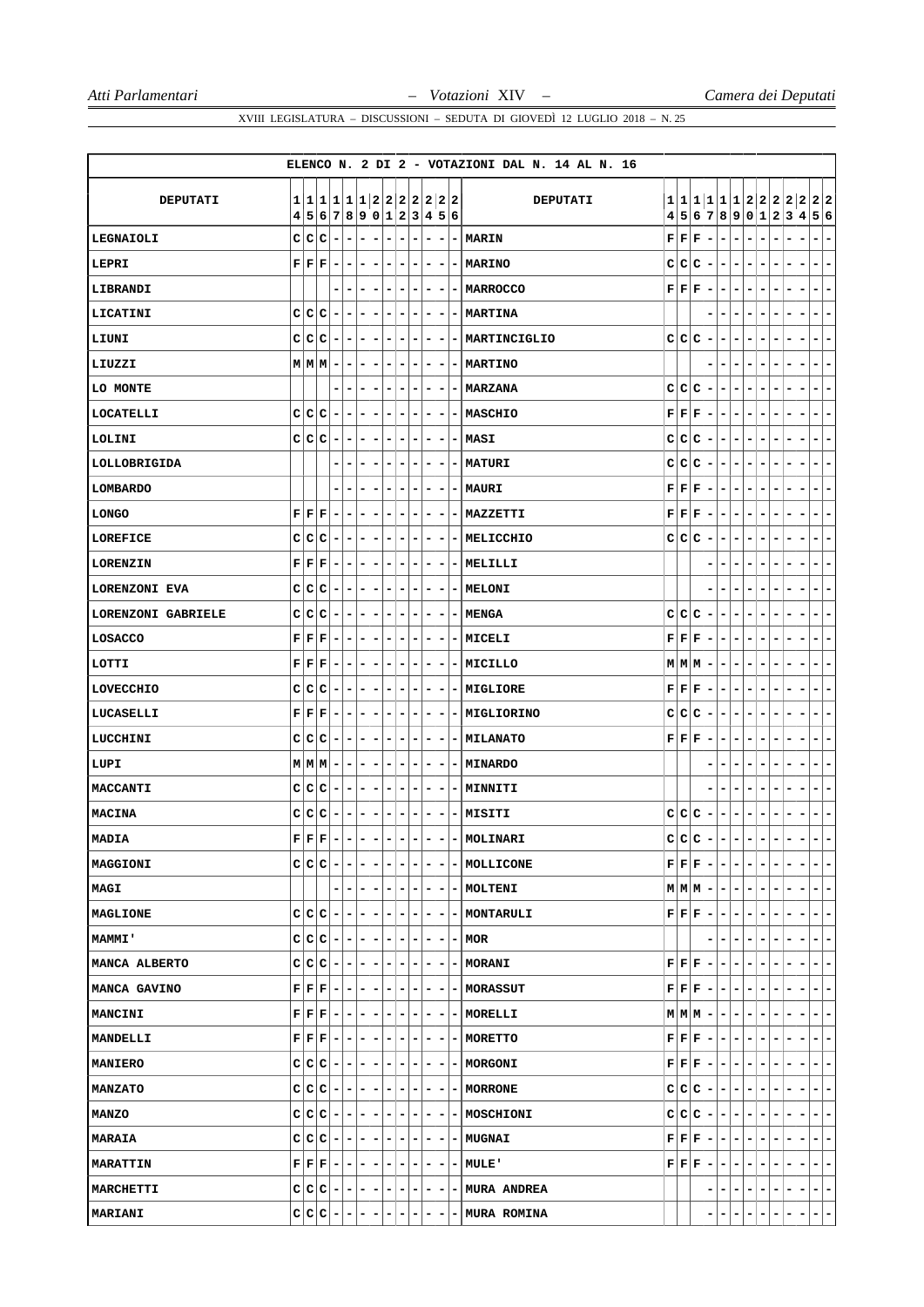|                   |                   |                                           |                          |                          |                          |   |                                                            |                              |                              |       |    |         |                          | ELENCO N. 2 DI 2 - VOTAZIONI DAL N. 14 AL N. 16 |   |                                |                                                                                       |                          |         |                                                                                                          |                                                          |                          |       |   |                                        |
|-------------------|-------------------|-------------------------------------------|--------------------------|--------------------------|--------------------------|---|------------------------------------------------------------|------------------------------|------------------------------|-------|----|---------|--------------------------|-------------------------------------------------|---|--------------------------------|---------------------------------------------------------------------------------------|--------------------------|---------|----------------------------------------------------------------------------------------------------------|----------------------------------------------------------|--------------------------|-------|---|----------------------------------------|
| <b>DEPUTATI</b>   | $\mathbf{1}$<br>4 |                                           |                          |                          |                          |   | 1 1 1 1 2 2 2 2 2 2 <br>5 6 7 8 9 0 1 2 3 4 5 6            |                              |                              |       |    |         |                          | DEPUTATI                                        |   |                                |                                                                                       |                          |         | 1 1 1 1 1 1 2 2 2 2 2 <br>4 5 6 7 8 9 0 1                                                                |                                                          |                          | 2 3 4 |   | 22<br>5 6                              |
| MURELLI           |                   | c c                                       | c                        | ۰                        | $\overline{a}$           | - | -                                                          | $\overline{\phantom{a}}$     | -                            |       |    |         |                          | <b>PATERNOSTER</b>                              | C | c                              | c                                                                                     | $\overline{\phantom{a}}$ | -       | -<br>$\overline{\phantom{a}}$                                                                            | -                                                        |                          |       |   |                                        |
| <b>MURONI</b>     |                   | C C                                       | c                        | ۰                        | $\overline{\phantom{a}}$ | - | ۰                                                          | ۰                            | -                            | ۰     | -  | -       | $\overline{\phantom{a}}$ | PAXIA                                           |   |                                | C C C                                                                                 | $\overline{\phantom{a}}$ | ۰       | ۰<br>۰                                                                                                   | -                                                        |                          |       |   | -<br>-                                 |
| MUSELLA           |                   | ${\bf F} \,   \, {\bf F} \,   \, {\bf F}$ |                          | $\overline{\phantom{a}}$ | $\overline{\phantom{a}}$ | - |                                                            | $\overline{\phantom{a}}$     | -                            |       | -  | -       | $\overline{\phantom{a}}$ | PEDRAZZINI                                      |   |                                | ${\bf F} \,   \, {\bf F} \,   \, {\bf F}$                                             | $\overline{\phantom{a}}$ | -       | -<br>$\overline{\phantom{a}}$                                                                            | -                                                        |                          |       |   | -<br>-                                 |
| <b>NANNI</b>      |                   |                                           |                          |                          | $\overline{a}$           | - | -                                                          | -                            | -                            | -     | -  | -       | $\overline{\phantom{a}}$ | PELLA                                           |   |                                | ${\bf F} \,   \, {\bf F} \,   \, {\bf F}$                                             | $\overline{\phantom{a}}$ | ۰       | $\overline{\phantom{a}}$<br>۰                                                                            | -                                                        |                          |       |   | -                                      |
| <b>NAPOLI</b>     |                   |                                           |                          |                          |                          |   |                                                            | -                            |                              |       |    | -       | -                        | PELLICANI                                       |   |                                | ${\bf F} \,   \, {\bf F} \,   \, {\bf F}$                                             | $\overline{\phantom{a}}$ | -       | ۰<br>-                                                                                                   |                                                          |                          |       |   | ۰<br>-                                 |
| <b>NAPPI</b>      |                   | C C C                                     |                          | ۰                        |                          |   |                                                            |                              |                              |       |    |         |                          | PENNA                                           |   |                                |                                                                                       |                          |         |                                                                                                          |                                                          |                          |       |   | -                                      |
| <b>NARDI</b>      |                   |                                           |                          |                          | -                        | - | ۰                                                          | ۰                            | -                            | ۰     | -  | -       | $\overline{\phantom{a}}$ | PENTANGELO                                      |   |                                |                                                                                       |                          | -       | ۰<br>-                                                                                                   | -                                                        |                          | ۰     |   | -<br>۰                                 |
| <b>NAVARRA</b>    |                   | ${\bf F} \,   \, {\bf F} \,   \, {\bf F}$ |                          | ۰                        | -                        | - | ۰                                                          | -                            | -                            |       |    | -       |                          | <b>PERANTONI</b>                                |   |                                | C C C                                                                                 | $\overline{\phantom{a}}$ | ۰       | ۰<br>۰                                                                                                   | -                                                        |                          |       |   | ۰<br>-                                 |
| <b>NESCI</b>      |                   | c c                                       | c                        | -                        |                          |   |                                                            |                              |                              |       |    |         |                          | <b>PERCONTI</b>                                 |   |                                | C C C                                                                                 | -                        | -       |                                                                                                          |                                                          |                          |       |   | -                                      |
| NEVI              |                   | ${\bf F} \,   \, {\bf F}$                 |                          |                          | -                        | - | ۰                                                          | -                            | -                            |       |    | -       | $\sim$                   | PEREGO DI CREMNAGO                              |   |                                |                                                                                       | -                        | ۰       | ۰<br>-                                                                                                   | -                                                        |                          |       |   | -<br>۰                                 |
| NITTI             | C                 | c                                         | с                        | ۰                        | ۰                        | ۰ | ۰                                                          | -                            | -                            |       |    | -       | -                        | PETTARIN                                        |   |                                |                                                                                       |                          | ۰       | -<br>-                                                                                                   | -                                                        |                          |       |   | ۰<br>۰                                 |
| <b>NOBILI</b>     |                   | ${\bf F} \, \, {\bf F} \, \, {\bf F}$     |                          | ۰                        | -                        | - |                                                            | -                            |                              |       |    | -       |                          | PETTAZZI                                        |   |                                | C C C                                                                                 | $\overline{ }$           | ۰       | ۰<br>-                                                                                                   |                                                          |                          |       |   | -                                      |
| <b>NOJA</b>       |                   | ${\bf F} \,   \, {\bf F} \,   \, {\bf F}$ |                          | ۰                        | $\overline{\phantom{a}}$ | - | ۰                                                          | ۰                            | -                            |       |    | -       |                          | - PEZZOPANE                                     |   |                                | ${\bf F} \,   \, {\bf F} \,   \, {\bf F}$                                             | $\overline{\phantom{a}}$ | ۰       | ۰<br>۰                                                                                                   | -                                                        |                          |       |   | -<br>-                                 |
| <b>NOVELLI</b>    |                   | ${\bf F} \,   \, {\bf F} \,   \, {\bf F}$ |                          | ۰                        | ۰                        | ۰ | ۰                                                          | -                            | -                            |       | ۰  | -       | $\overline{\phantom{a}}$ | <b>PIASTRA</b>                                  |   | C C                            | c                                                                                     | $\overline{\phantom{a}}$ | ۰       | ۰<br>۰                                                                                                   | -                                                        |                          |       |   | -<br>-                                 |
| <b>OCCHIONERO</b> |                   | C C                                       | c                        | ٠                        | -                        | - | -                                                          | ۰                            | -                            | -     | -  | -       | - 1                      | PICCHI                                          |   |                                | $M$ $M$ $M$ $-$                                                                       |                          | ٠       | ۰<br>٠                                                                                                   | -                                                        |                          |       |   | ۰<br>-                                 |
| OCCHIUTO          |                   | ${\bf F} \,   \, {\bf F} \,   \, {\bf F}$ |                          | $\overline{\phantom{a}}$ | $\overline{\phantom{a}}$ | - |                                                            | -                            |                              |       |    |         |                          | PICCOLI NARDELLI                                |   |                                | ${\bf F} \,   \, {\bf F} \,   \, {\bf F}$                                             | $\overline{\phantom{a}}$ | -       | ۰<br>$\overline{\phantom{a}}$                                                                            |                                                          |                          |       |   | -                                      |
| OLGIATI           |                   | C C                                       | c                        | ۰                        | -                        | - |                                                            | -                            | -                            |       |    | -       | -                        | <b>PIGNATONE</b>                                | c | c                              | c                                                                                     | ٠                        | -       | -<br>$\overline{\phantom{a}}$                                                                            | -                                                        |                          |       |   | -                                      |
| ORFINI            |                   |                                           |                          |                          | -                        | ۰ | -                                                          | -                            | -                            | -     | -  | -       | - 1                      | PINI                                            |   |                                | ${\bf F} \,   \, {\bf F} \,   \, {\bf F}$                                             | ٠                        | -       | ۰<br>٠                                                                                                   |                                                          |                          |       |   | -                                      |
| <b>ORLANDO</b>    |                   |                                           |                          |                          |                          |   |                                                            | $\qquad \qquad \blacksquare$ | -                            |       |    |         |                          | PITTALIS                                        |   |                                |                                                                                       |                          |         |                                                                                                          |                                                          |                          |       |   | Ξ.<br>-                                |
| <b>ORRICO</b>     | C                 | c                                         | с                        | ۰                        | $\overline{\phantom{a}}$ | - | -                                                          | $\qquad \qquad \blacksquare$ | -                            |       |    | -       | $\overline{\phantom{a}}$ | PIZZETTI                                        |   |                                |                                                                                       |                          |         |                                                                                                          |                                                          |                          |       |   | -                                      |
| ORSINI            |                   | ${\bf F} \,   \, {\bf F} \,   \, {\bf F}$ |                          | ۰                        | ۰                        | - | ۰                                                          | -                            | -                            | ۰     | -  | -       | -                        | <b>PLANGGER</b>                                 |   |                                | ${\bf F} \,   \, {\bf F} \,   \, {\bf F}$                                             | $\overline{\phantom{a}}$ | -       | -<br>۰                                                                                                   |                                                          |                          |       |   |                                        |
| <b>OSNATO</b>     |                   |                                           |                          |                          |                          |   |                                                            | -                            | -                            |       | -  |         |                          | POLIDORI                                        |   |                                |                                                                                       | -                        | ۳       |                                                                                                          |                                                          |                          |       |   | -<br>-                                 |
| <b>PADOAN</b>     |                   | ${\bf F} \, \, {\bf F} \, \, {\bf F}$     |                          | $\overline{\phantom{a}}$ | $\overline{\phantom{a}}$ | - | ۰                                                          | $\overline{\phantom{a}}$     | -                            | -     | -  | -       | $\overline{\phantom{a}}$ | POLLASTRINI                                     |   |                                |                                                                                       |                          | -       | $\qquad \qquad \blacksquare$                                                                             |                                                          |                          |       |   | -                                      |
| <b>PAGANI</b>     |                   |                                           |                          |                          |                          |   |                                                            | -                            |                              | ۰     | ۰  | -       | -                        | POLVERINI                                       |   |                                | ${\bf F} \,   \, {\bf F} \,   \, {\bf F}$                                             |                          | -       | ۰<br>٠                                                                                                   |                                                          |                          |       |   | ۰                                      |
| PAGANO ALESSANDRO |                   |                                           | c c c                    |                          |                          |   |                                                            |                              |                              |       |    |         |                          | PORCHIETTO                                      |   |                                | $\mathbf{F} \mathbf{F} \mathbf{F}$                                                    |                          |         |                                                                                                          |                                                          |                          |       |   |                                        |
| PAGANO UBALDO     |                   | ${\bf F} \,   \, {\bf F} \,  $            |                          |                          |                          |   | $- - - - $                                                 |                              | $- - - $                     |       |    | $-1-$   |                          | - PORTAS                                        |   |                                |                                                                                       |                          | $- - -$ |                                                                                                          | $\lfloor - \rfloor$ $\lfloor - \rfloor$                  | н.                       | Ξ.    |   | -<br>$\blacksquare$                    |
| PAITA             |                   |                                           |                          |                          |                          |   |                                                            |                              |                              |       |    |         |                          | $F F F - - - - - - - - - $ POTENTI              |   |                                |                                                                                       |                          |         | $C C C - - - - $                                                                                         |                                                          | ٠                        | - 1   | ٠ | $- -$                                  |
| PALAZZOTTO        |                   |                                           |                          |                          |                          |   | -1-1                                                       | $-1$                         | $\blacksquare$               | l – I | -1 |         |                          | $-$ - PRESTIGIACOMO                             |   |                                |                                                                                       |                          | -       |                                                                                                          | ÷.                                                       |                          | -     |   | $- -$                                  |
| PALLINI           |                   |                                           |                          |                          |                          |   | $C C C - - - - - - $                                       |                              |                              |       |    |         |                          | $- - $ - PRESTIPINO                             |   |                                |                                                                                       | -                        | $-1-$   |                                                                                                          | $-1-$                                                    | $\overline{\phantom{a}}$ | - 1   | ۰ | $ -$                                   |
| PALMIERI          |                   |                                           |                          |                          |                          |   | ${\bf F}  {\bf F}   {\bf F}   -   -   -   -   -   -   -  $ |                              |                              |       |    |         |                          | $- - $ - PRETTO                                 |   |                                | $C C C - - - $                                                                        |                          |         |                                                                                                          | $-1-$                                                    | $\overline{\phantom{a}}$ | - 1   | - | $ - -$                                 |
| <b>PALMISANO</b>  |                   |                                           |                          |                          |                          |   |                                                            |                              |                              |       |    |         |                          | $C C C - - - - - - - - PRLSCO$                  |   | ${\bf F} \,   \, {\bf F} \,  $ |                                                                                       |                          | ----    |                                                                                                          | $-1-$                                                    | т.                       | ۰.    |   | $- -$                                  |
| PANIZZUT          |                   |                                           |                          |                          |                          |   |                                                            |                              |                              |       |    |         |                          | $C C C - - - - - - - - PROVENZA $               |   |                                |                                                                                       |                          |         | $C C C - - - - - - $                                                                                     |                                                          |                          | -1-   |   | $ - -$                                 |
| PAOLINI           |                   |                                           | $c c c - - - $           |                          |                          |   |                                                            |                              | $- - - $                     |       |    |         |                          | $- - $ QUARTAPELLE PROCOPIO                     |   |                                |                                                                                       |                          |         | $\mathbf{F} \left  \mathbf{F} \right  \mathbf{F} \left  - \left  - \left  - \right  - \right  - \right $ |                                                          | $\overline{\phantom{a}}$ | -1    | - | $=$ $=$                                |
| PAPIRO            |                   |                                           |                          |                          |                          |   | $c c c - - - - - - $                                       |                              |                              |       |    |         |                          | $- - $ - RACCHELLA                              |   |                                |                                                                                       |                          |         | $ c c c $ - $ - - - - $                                                                                  |                                                          | $\overline{ }$           | -1    | ٠ | $=$ $=$                                |
| <b>PARENTELA</b>  |                   |                                           |                          |                          |                          |   | $C C C - - - - - - $                                       |                              |                              |       |    | $-1-$   |                          | - RACITI                                        |   |                                |                                                                                       |                          | ----    |                                                                                                          | $-1-$                                                    | ÷.                       | $-1$  | ٠ | $- -$                                  |
| PARISSE           |                   |                                           | $C C C - - - -$          |                          |                          |   |                                                            | $\overline{a}$               | $\blacksquare$               | $ - $ |    |         |                          | $- - $ -   RADUZZI                              |   |                                | $C C C - - -$                                                                         |                          |         |                                                                                                          | $ -$                                                     | $\overline{\phantom{a}}$ | Ξ.    | - | $ -$                                   |
| <b>PAROLO</b>     |                   |                                           |                          |                          |                          |   | $c c c - - - - - - $                                       |                              |                              |       |    | $=$ $-$ |                          | $-$ RAFFA                                       |   |                                |                                                                                       |                          |         | $C C C - - - - - $                                                                                       |                                                          | l – I                    | $-1-$ |   | $=$ $=$                                |
| <b>PASTORINO</b>  |                   |                                           |                          |                          |                          |   | $- - - - - - $                                             |                              |                              |       |    |         |                          | $- - $ - RAFFAELLI                              |   |                                |                                                                                       |                          |         | $c c c - $ - - - - - - -                                                                                 |                                                          |                          |       |   | $\left\vert -\right\vert -\right\vert$ |
| <b>PATASSINI</b>  |                   |                                           | $c c c - - - $           |                          |                          |   |                                                            |                              |                              |       |    |         |                          | $ - - - - $ - $ RAMPELLI$                       |   |                                |                                                                                       |                          |         | $\mathbf{F} \mathbf{F} \mathbf{F} - - - - - - - $                                                        |                                                          |                          |       |   | $ - - $                                |
| PATELLI           |                   |                                           | $ c c c $ - $ - $ - $ -$ |                          |                          |   |                                                            | $\blacksquare$               | $\qquad \qquad \blacksquare$ |       |    |         |                          | - RAVETTO                                       |   |                                | $\mathbf{F} \left  \mathbf{F} \right  \mathbf{F} \left  - \right  - \left  - \right $ |                          |         |                                                                                                          | $\qquad \qquad \blacksquare$<br>$\overline{\phantom{a}}$ |                          | -     |   |                                        |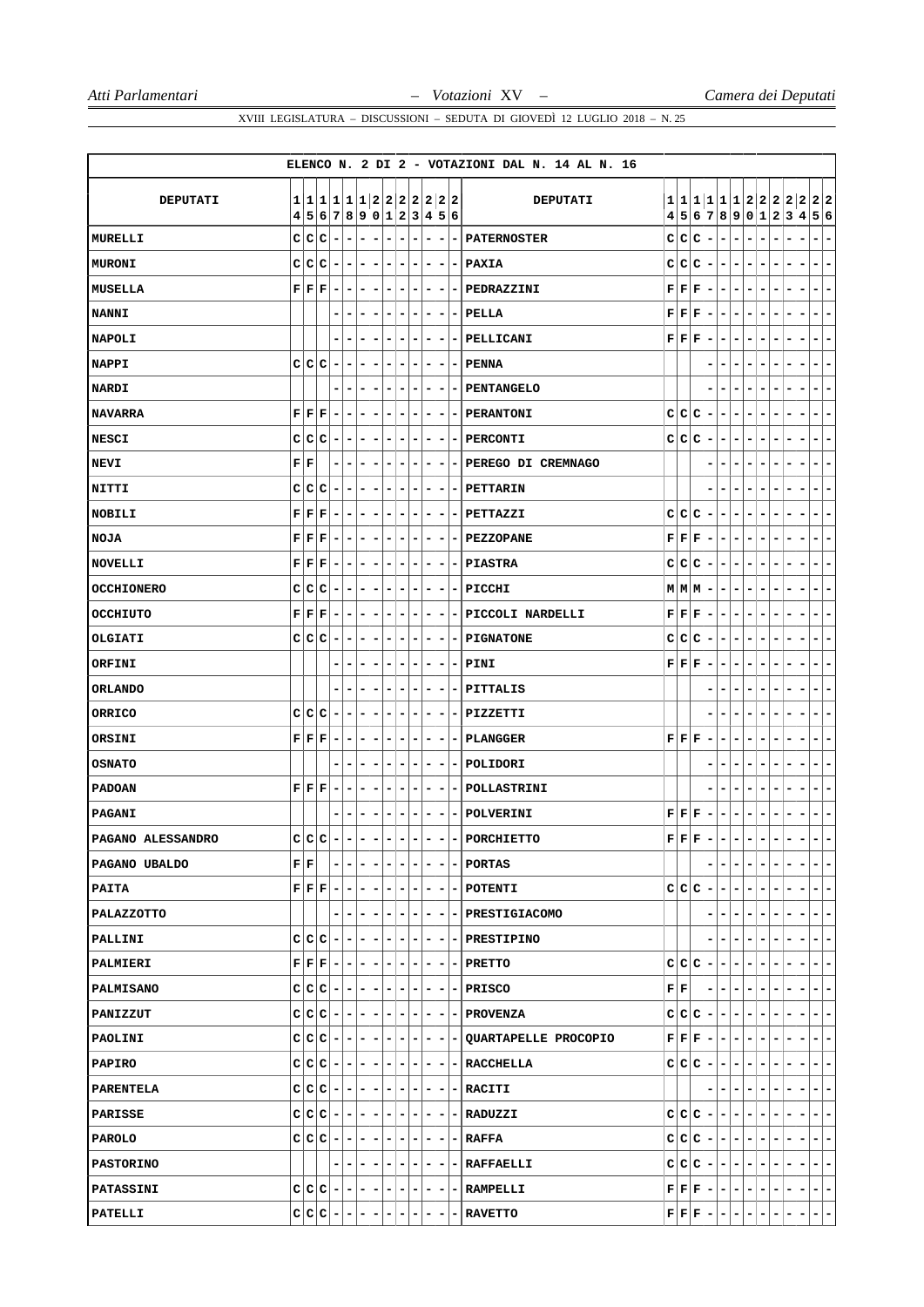|                        |                                                |                                                                      |                              |                          |                          |                              |                          |                          |                              |                          |                          |                | ELENCO N. 2 DI 2 - VOTAZIONI DAL N. 14 AL N. 16 |   |                                           |                                                             |                          |                              |                              |                                                                                                          |                          |   |                          |                                                      |                              |
|------------------------|------------------------------------------------|----------------------------------------------------------------------|------------------------------|--------------------------|--------------------------|------------------------------|--------------------------|--------------------------|------------------------------|--------------------------|--------------------------|----------------|-------------------------------------------------|---|-------------------------------------------|-------------------------------------------------------------|--------------------------|------------------------------|------------------------------|----------------------------------------------------------------------------------------------------------|--------------------------|---|--------------------------|------------------------------------------------------|------------------------------|
|                        |                                                |                                                                      |                              |                          |                          |                              |                          |                          |                              |                          |                          |                |                                                 |   |                                           |                                                             |                          |                              |                              |                                                                                                          |                          |   |                          |                                                      |                              |
| <b>DEPUTATI</b>        | 1 1 <br>45                                     | 1 1 1 1 2 2 2 2 2 2 2 2 <br> 6 7 8 9 0 1 2 3 4 5 6                   |                              |                          |                          |                              |                          |                          |                              |                          |                          |                | <b>DEPUTATI</b>                                 | 4 |                                           |                                                             |                          |                              |                              |                                                                                                          |                          |   |                          | 1 1 1 1 1 1 2 2 2 2 2 2 2<br>5 6 7 8 9 0 1 2 3 4 5 6 |                              |
| RIBOLLA                | c c                                            | c                                                                    | $\overline{\phantom{a}}$     | -                        | -                        | $\overline{\phantom{a}}$     | $\overline{\phantom{a}}$ | -                        | $\qquad \qquad \blacksquare$ | $\overline{\phantom{a}}$ | ۰                        | -              | SAVINO SANDRA                                   |   |                                           |                                                             |                          | $\overline{\phantom{a}}$     |                              | -                                                                                                        | ۰                        |   | $\overline{a}$           |                                                      | $\overline{a}$               |
| RICCIARDI              | c c                                            | c                                                                    |                              |                          | -                        |                              | $\overline{\phantom{a}}$ | -                        | ۰                            | ۰                        | ۰                        | ۰              | SCAGLIUSI                                       | c |                                           | c c                                                         | $\overline{\phantom{a}}$ | ۰                            | $\qquad \qquad \blacksquare$ | $\overline{\phantom{a}}$                                                                                 | -                        |   |                          |                                                      | ۰                            |
| RIPANI                 | ${\bf F} \,   \, {\bf F}  $                    | F                                                                    | $\qquad \qquad \blacksquare$ | $\overline{\phantom{a}}$ | $\overline{\phantom{a}}$ | $\overline{\phantom{a}}$     | $\overline{\phantom{a}}$ | ۰                        | $\overline{\phantom{a}}$     | Ξ.                       |                          |                | $- - $ SCALFAROTTO                              |   |                                           | ${\bf F} \,   \, {\bf F} \,   \, {\bf F}$                   | $\overline{\phantom{a}}$ | $\blacksquare$               | $\overline{\phantom{a}}$     | $\overline{\phantom{a}}$                                                                                 | -                        | - |                          | ۰                                                    | $\overline{a}$               |
| RIXI                   | $M$ $M$ $M$                                    |                                                                      | $\overline{\phantom{a}}$     | ۰                        | ۰                        | $\overline{\phantom{a}}$     | $\overline{\phantom{a}}$ | ۰                        | $\overline{\phantom{a}}$     | $\overline{\phantom{a}}$ | ۰                        |                | - SCANU                                         | c |                                           | C C                                                         | ۰                        | ۰                            | ۰                            | $\overline{\phantom{a}}$                                                                                 | -                        |   |                          |                                                      | $\overline{a}$               |
| <b>RIZZETTO</b>        | ${\bf F} \,   \, {\bf F}  $                    | F                                                                    | $\overline{\phantom{a}}$     | -                        | -                        | $\qquad \qquad \blacksquare$ | $\overline{\phantom{a}}$ | -                        | ۰                            | ۰                        | ۰                        | ۰              | <b>SCERRA</b>                                   |   |                                           | C C C                                                       | $\overline{\phantom{a}}$ | ۰                            | -                            | ۰                                                                                                        | ۰                        |   |                          |                                                      | $\overline{a}$               |
| RIZZO                  | M M M                                          |                                                                      | $\overline{\phantom{a}}$     | -                        | ۰                        | $\overline{\phantom{0}}$     | $\overline{\phantom{a}}$ | -                        | $\overline{\phantom{a}}$     | $\overline{\phantom{a}}$ | $\overline{\phantom{a}}$ | ٠              | SCHIRO'                                         |   |                                           |                                                             |                          | $\overline{\phantom{0}}$     |                              |                                                                                                          |                          |   |                          |                                                      | $\overline{a}$               |
| RIZZO NERVO            | ${\bf F} \,   \, {\bf F}  $                    | $ {\bf F} $                                                          | $\overline{\phantom{a}}$     | ۰                        | ۰                        | -                            | ۰                        | -                        | ۰                            | ۰                        | -                        | ۰              | <b>SCHULLIAN</b>                                |   |                                           | $M$ $M$ $M$                                                 | ۰                        | ۰                            | -                            | -                                                                                                        | ۰                        |   |                          |                                                      | $\overline{a}$               |
| <b>RIZZONE</b>         | C C                                            | $ {\bf C} $                                                          | $\overline{\phantom{a}}$     | ۰                        | ۰.                       | ٠                            | ۰                        | ۰                        | ۰                            | ۰                        | -                        | ۰.             | <b>SCOMA</b>                                    |   |                                           |                                                             | -                        | ۰                            |                              | -                                                                                                        | ۰                        |   |                          |                                                      | ٠                            |
| <b>ROMANIELLO</b>      | C C                                            | $ {\bf C} $<br>$\overline{\phantom{a}}$                              |                              | -                        | ۰                        | $\qquad \qquad \blacksquare$ | $\overline{\phantom{a}}$ | -                        | $\qquad \qquad \blacksquare$ | $\overline{\phantom{a}}$ | -                        |                | <b>SCUTELLA'</b>                                |   |                                           | C C C                                                       | $\overline{a}$           | $\qquad \qquad \blacksquare$ | $\overline{\phantom{0}}$     | -                                                                                                        | -                        |   |                          |                                                      | $\overline{a}$               |
| ROMANO ANDREA          | ${\bf F} \,   \, {\bf F}  $                    | F                                                                    | ۰                            | ۰                        | -                        | -                            | ۰                        | -                        | ۰                            | ۰                        | -                        |                | <b>SEGNANA</b>                                  | c |                                           | C C                                                         | ۰                        | ۰                            | ۰                            | $\overline{\phantom{a}}$                                                                                 | -                        |   |                          |                                                      | $\overline{a}$               |
| ROMANO PAOLO NICOLO'   | C C                                            | c                                                                    |                              | -                        | ۰                        | ۰                            | -<br>۰                   |                          | ۰                            | ۰                        | ۰                        | ۰              | <b>SEGNERI</b>                                  | с |                                           | c c                                                         | ۰                        | ٠                            | ۰                            | ۰                                                                                                        | ۰                        |   |                          |                                                      | ٠                            |
| <b>ROSATO</b>          | ${\bf F} \,   \, {\bf F}  $                    | $ \mathbf{F} $                                                       |                              |                          | ۰                        |                              |                          | -                        | ۰                            |                          | -                        |                | <b>SENSI</b>                                    | F |                                           | F F                                                         |                          | -                            |                              |                                                                                                          |                          |   |                          |                                                      | -                            |
| <b>ROSPI</b>           | c c                                            | c                                                                    | $\overline{\phantom{a}}$     | ۰                        | -                        | $\overline{\phantom{a}}$     | ٠                        | ۰                        | ۰                            | -                        | ۰                        | $\blacksquare$ | SERRACCHIANI                                    |   | ${\bf F} \,   \, {\bf F} \,   \, {\bf F}$ |                                                             | ۰                        | $\overline{\phantom{a}}$     | $\qquad \qquad \blacksquare$ | -                                                                                                        | -                        | ۰ | -                        | -                                                    | -                            |
| <b>ROSSELLO</b>        | ${\bf F} \,   \, {\bf F}  $                    | F                                                                    | ۰                            | ۰                        | -                        | ۰                            | ۰                        | ۰                        | ۰                            | ۰                        | ۰                        | ۰              | SERRITELLA                                      |   |                                           | C C C                                                       | $\overline{\phantom{a}}$ | ۰                            | ۰                            | ۰                                                                                                        | ۰                        | - |                          | ۰                                                    | $\overline{a}$               |
| ROSSI                  | ${\bf F} \,   \, {\bf F}  $                    | $ \mathbf{F} $                                                       |                              |                          | ۰                        |                              | -                        |                          | ۰                            |                          | -                        |                | <b>SGARBI</b>                                   |   |                                           |                                                             |                          | -                            |                              |                                                                                                          |                          |   |                          |                                                      |                              |
| ROSSINI EMANUELA       | ${\bf F} \,   \, {\bf F}  $                    | $\bf F$                                                              | $\overline{\phantom{a}}$     | ۰                        | -                        | $\overline{\phantom{a}}$     | -                        | -                        | ۰                            | -                        | $\overline{\phantom{a}}$ |                | - SIANI                                         | F | F F                                       |                                                             | $\overline{\phantom{a}}$ | ۰                            | $\qquad \qquad \blacksquare$ | ۰                                                                                                        | -                        | ۰ | -                        | ۰                                                    | -                            |
| <b>ROSSINI ROBERTO</b> | C C                                            | $ {\bf C} $                                                          | ۰                            | -                        | ۰                        | -                            | ۰                        | ۰                        | ۰                            | ۰                        | -                        | ۰.             | SIBILIA CARLO                                   |   |                                           | C C C                                                       | $\overline{\phantom{a}}$ | -                            | ۰                            | ۰                                                                                                        | -                        | - | -                        |                                                      | $\overline{a}$               |
| <b>ROSSO</b>           |                                                |                                                                      |                              |                          | -                        |                              |                          | -                        | ۰                            | ۰                        | ۰                        | -              | SIBILIA COSIMO                                  |   |                                           | ${\bf F} \,   \, {\bf F} \,   \, {\bf F}$                   | ۰                        | -                            | -                            |                                                                                                          |                          |   |                          |                                                      |                              |
| <b>ROSTAN</b>          |                                                |                                                                      |                              | -                        | ۰                        | -                            | ۰                        | -                        | $\overline{\phantom{a}}$     | ۰                        | $\overline{\phantom{a}}$ |                | -ISILLI                                         |   |                                           |                                                             | -                        | ۰                            | -                            | ۰                                                                                                        | ۰                        | - |                          | ۰                                                    | $\overline{a}$               |
| ROTELLI                | ${\bf F} \,   \, {\bf F}  $                    | F                                                                    | $\overline{\phantom{a}}$     | -                        | ۰                        | ۰                            | ۰                        | -                        | ۰                            | ۰                        | ۰                        | $\blacksquare$ | SILVESTRI FRANCESCO                             | с |                                           | c c                                                         | ۰                        | ۰                            | ۰                            | $\overline{\phantom{a}}$                                                                                 | -                        |   |                          |                                                      | $\overline{a}$               |
| <b>ROTONDI</b>         |                                                |                                                                      |                              |                          | -                        |                              |                          |                          | ۰                            | -                        | -                        | ۰              | SILVESTRI RACHELE                               | c |                                           | C C                                                         | ۰                        | ٠                            | -                            | -                                                                                                        |                          |   |                          |                                                      |                              |
| <b>ROTTA</b>           | ${\bf F} \,   \, {\bf F} \,   \, {\bf F} \,$   |                                                                      | -                            | -                        | -                        | ۰                            | $\overline{\phantom{a}}$ | -                        | ۰                            | $\overline{\phantom{a}}$ | -                        | ۰              | <b>SILVESTRONI</b>                              |   | ${\bf F} \,   \, {\bf F} \,   \, {\bf F}$ |                                                             | $\overline{\phantom{a}}$ | -                            | $\overline{\phantom{a}}$     | $\overline{\phantom{a}}$                                                                                 | -                        |   |                          |                                                      | -                            |
| <b>RUFFINO</b>         |                                                |                                                                      |                              | -                        | -                        |                              | -                        | -                        | ۰                            | ۰                        | ۰                        | $\blacksquare$ | <b>SIRACUSANO</b>                               | F | $ {\bf F} {\bf F}$                        |                                                             | ۰                        | ۰                            | -                            | $\overline{\phantom{a}}$                                                                                 | -                        |   |                          |                                                      | $\overline{a}$               |
| <b>RUGGIERI</b>        | ${\bf F} \,   \, {\bf F} \,   \, {\bf F} \,  $ |                                                                      |                              | -                        | -                        | ۰                            | ۰                        | ۳                        | ۰                            | ۰                        | -                        | -              | SIRAGUSA                                        | c |                                           | C C                                                         | -                        | -                            | -                            | -                                                                                                        |                          |   |                          |                                                      | $\overline{a}$               |
| <b>RUGGIERO</b>        | $\mathsf{C}$                                   | $ C C $ –                                                            |                              | $\overline{\phantom{a}}$ | - 1                      | $\overline{\phantom{a}}$     | $\overline{\phantom{a}}$ | -                        | $\sim$                       | $-1-$                    |                          |                | $-$ SISTO                                       |   |                                           | ${\bf F} \,   \, {\bf F} \,   \, {\bf F} \,  $              | $\overline{a}$           | $\blacksquare$               | $\overline{\phantom{a}}$     | $\overline{\phantom{a}}$                                                                                 | -                        | - |                          | -<br>-                                               | $\overline{\phantom{0}}$     |
| <b>RUOCCO</b>          |                                                | $C C C - $                                                           |                              | $\vert - \vert$          | $\overline{a}$           | $\overline{\phantom{a}}$     | $\overline{\phantom{a}}$ | $\overline{\phantom{0}}$ | $\overline{\phantom{a}}$     | Ξ.                       | $\blacksquare$           |                | - SODANO                                        |   |                                           | $C C C$ -                                                   |                          | $\blacksquare$               | $\overline{\phantom{a}}$     | $\overline{\phantom{a}}$                                                                                 | $\overline{\phantom{m}}$ |   |                          |                                                      | $\overline{a}$               |
| RUSSO GIOVANNI         |                                                | $c c c - $                                                           |                              |                          | $- -$                    |                              | $\blacksquare$           | $- - $                   |                              |                          |                          |                | $- - $ SORTE                                    |   |                                           | $\mathbf{F} \,   \, \mathbf{F} \,   \, \mathbf{F} \,   = 1$ |                          | $\overline{\phantom{a}}$     | $\overline{\phantom{a}}$     | $\overline{ }$                                                                                           | ۰                        | ۰ | ٠                        | ۰                                                    | $\qquad \qquad \blacksquare$ |
| RUSSO PAOLO            |                                                |                                                                      |                              |                          | -                        |                              | $\blacksquare$           | $\blacksquare$           |                              |                          |                          |                | - - - - SOVERINI                                |   |                                           |                                                             |                          | ۰                            |                              | $\blacksquare$                                                                                           | ۰                        |   | $\overline{\phantom{a}}$ | Ξ.                                                   | $\blacksquare$               |
| SACCANI JOTTI          |                                                |                                                                      |                              |                          | ۰                        |                              | $\overline{\phantom{a}}$ | $-1-$                    |                              |                          |                          |                | - - - SOZZANI                                   |   |                                           |                                                             |                          | ۰                            |                              | $\overline{\phantom{a}}$                                                                                 | ۰                        |   |                          | ۰                                                    | $\overline{\phantom{a}}$     |
| <b>SAITTA</b>          |                                                | $C C C$ -                                                            |                              | $\overline{\phantom{a}}$ | -1-                      |                              | Ξ.                       | $-1-1$                   |                              |                          |                          |                | $- - $ SPADAFORA                                |   |                                           | $M M M $ –                                                  |                          | $\overline{\phantom{0}}$     | ٠                            | ۰.                                                                                                       | -                        | - |                          | - 1                                                  | $\overline{\phantom{a}}$     |
| SALAFIA                |                                                | $C C C - -$                                                          |                              |                          | - -                      |                              | ٠                        | -                        | $(-)$                        |                          |                          |                | $- - $ - SPADONI                                |   |                                           | $M$ $M$ $M$ $-$                                             |                          | $ -$                         |                              | $\overline{ }$                                                                                           | -                        |   |                          |                                                      | $\overline{\phantom{a}}$     |
| <b>SALTAMARTINI</b>    |                                                | $c c c - - - $                                                       |                              |                          |                          |                              |                          |                          |                              |                          |                          |                | $- - - - - $ SPENA                              |   |                                           |                                                             |                          |                              |                              | $\mathbf{F}\left \mathbf{F}\left \mathbf{F}\right -\left -\left -\left -\right -\right -\right -\right.$ |                          |   | $\overline{\phantom{a}}$ | -                                                    | ÷                            |
| <b>SANGREGORIO</b>     |                                                | $\mathbf{F} \left  \mathbf{F} \right  \mathbf{F} \left  - \right  -$ |                              |                          | -1-                      |                              | $\overline{a}$           |                          |                              |                          |                          |                | - - - - - SPERANZA                              |   |                                           |                                                             | -                        | ÷.                           | $\overline{\phantom{a}}$     | $\overline{ }$                                                                                           | -                        | - | ٠                        | ٠<br>۰                                               | $\overline{\phantom{a}}$     |
| <b>SANTELLI</b>        | ${\bf F} \,   \, {\bf F} \,$                   |                                                                      |                              |                          | Ξ.                       | ٠                            |                          | Ξ.                       | $\overline{\phantom{a}}$     |                          |                          |                | $- - SPESSOTTO$                                 |   |                                           | $C C C$ -                                                   |                          | $-1-$                        |                              | н.                                                                                                       | -                        |   |                          |                                                      | -                            |
| SAPIA                  |                                                | $c c c - $ -                                                         |                              |                          | $ -$                     |                              | $\overline{a}$           | $-1-1$                   |                              |                          |                          |                | $- - $ - SPORTIELLO                             |   |                                           |                                                             |                          |                              |                              | $ c c c $ - $ - - - - $                                                                                  |                          | ٠ | н.                       | ۰.                                                   | $\overline{\phantom{a}}$     |
| <b>SARLI</b>           |                                                |                                                                      |                              | ۰                        | - 1                      | $\overline{\phantom{a}}$     | $\blacksquare$           | $-1-1$                   |                              |                          |                          |                | $- - SQUERI $                                   |   |                                           |                                                             | Ξ.                       | -1                           | ۰                            | $\overline{ }$                                                                                           | $\overline{\phantom{a}}$ | - | -                        | -<br>۰                                               | $\overline{\phantom{0}}$     |
| <b>SARRO</b>           |                                                | $\mathbf{F} \left  \mathbf{F} \right  \mathbf{F} \left  - \right  -$ |                              |                          | $- -$                    |                              | $\overline{\phantom{a}}$ | - 1                      |                              |                          |                          |                | $- - - $ STEFANI                                |   |                                           | $C C C - - - -$                                             |                          |                              |                              |                                                                                                          | -                        |   |                          | ۰.                                                   | $\overline{\phantom{a}}$     |
| <b>SARTI</b>           |                                                | $C C C - - - - $                                                     |                              |                          |                          |                              |                          |                          |                              |                          |                          |                | $- - - - - $ STUMPO                             |   |                                           |                                                             |                          |                              |                              | $C C C - - - - - $                                                                                       |                          |   | ۰                        | -1<br>۰                                              | $\overline{\phantom{a}}$     |
| SASSO                  |                                                | $ c c c $ - $ - - $                                                  |                              |                          |                          |                              |                          |                          |                              |                          |                          |                | $ - - - - $ SURIANO                             |   |                                           |                                                             |                          |                              |                              | $ C C C  -   -   -   -   -   -  $                                                                        |                          |   | $\blacksquare$           | ۰.                                                   | $ - -$                       |
| SAVINO ELVIRA          | ${\bf F} \,   \, {\bf F} \,$                   |                                                                      |                              |                          | -                        | -                            | ٠                        | ۳                        | -                            | ۰.                       | -                        |                | SUT                                             |   |                                           | $c c c$ -                                                   |                          | -1-                          |                              | H.                                                                                                       | $=$ $=$                  |   | Ξ.                       |                                                      | $\left( -\right)$            |